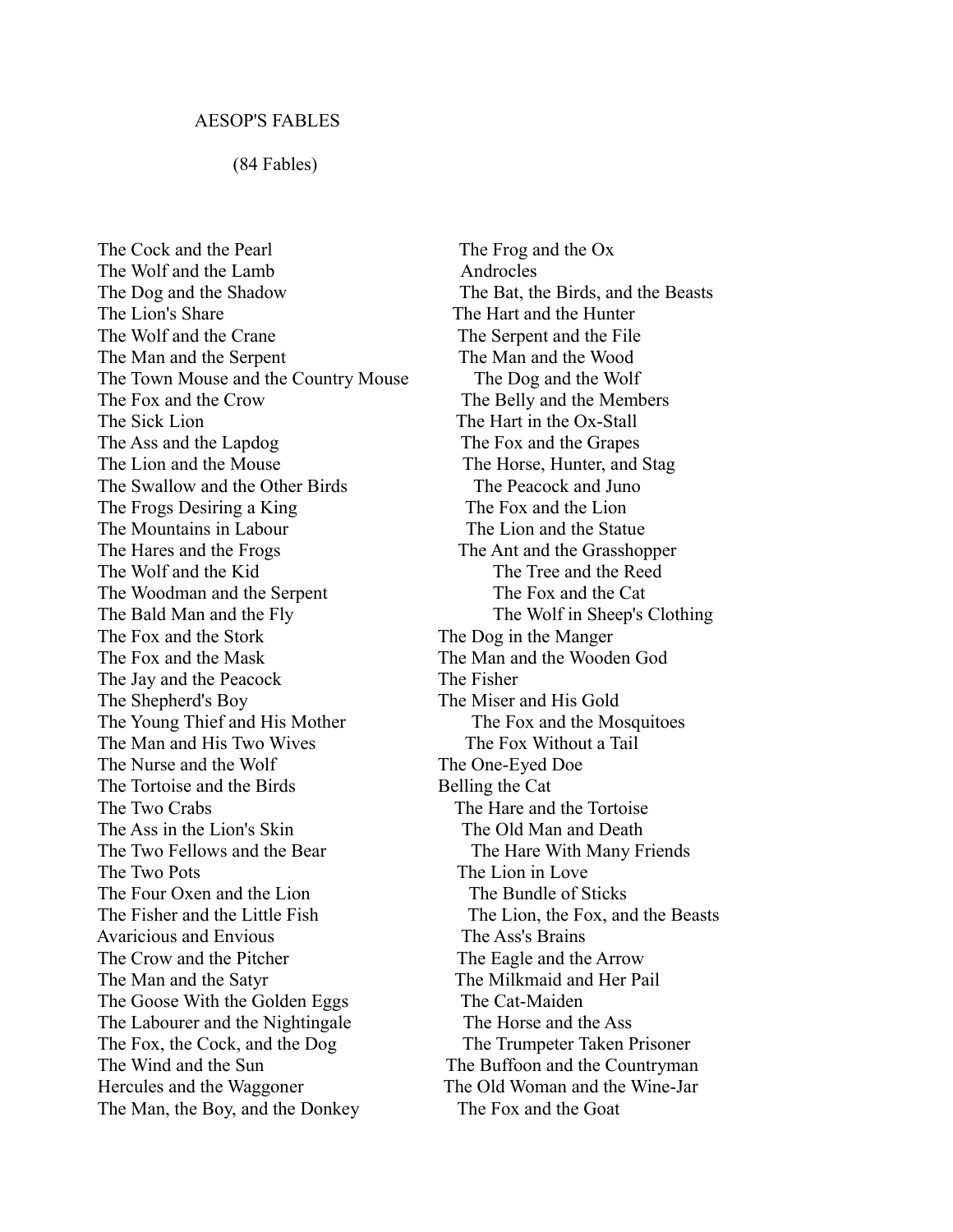Aesop's Fables

The Cock and the Pearl

A cock was once strutting up and down the farmyard among the hens when suddenly he espied something shinning amid the straw. "Ho! ho!" quoth he, "that's for me," and soon rooted it out from beneath the straw. What did it turn out to be but a Pearl that by some chance had been lost in the yard? "You may be a treasure," quoth Master Cock, "to men that prize you, but for me I would rather have a single barley-corn than a peck of pearls."

Precious things are for those that can prize them.

The Wolf and the Lamb

Once upon a time a Wolf was lapping at a spring on a hillside, when, looking up, what should he see but a Lamb just beginning to drink a little lower down. "There's my supper," thought he, "if only I can find some excuse to seize it." Then he called out to the Lamb, "How dare you muddle the water from which I am drinking?"

"Nay, master, nay," said Lambikin; "if the water be muddy up there, I cannot be the cause of it, for it runs down from you to me"

"Well, then," said the Wolf, "why did you call me bad names this time last year?"

"That cannot be," said the Lamb; "I am only six months old."

"I don't care," snarled the Wolf; "if it was not you it was your father;" and with that he rushed upon the poor little Lamb and

 .WARRA WARRA WARRA WARRA WARRA .ate her all up. But before she died she gasped out ."Any excuse will serve a tyrant."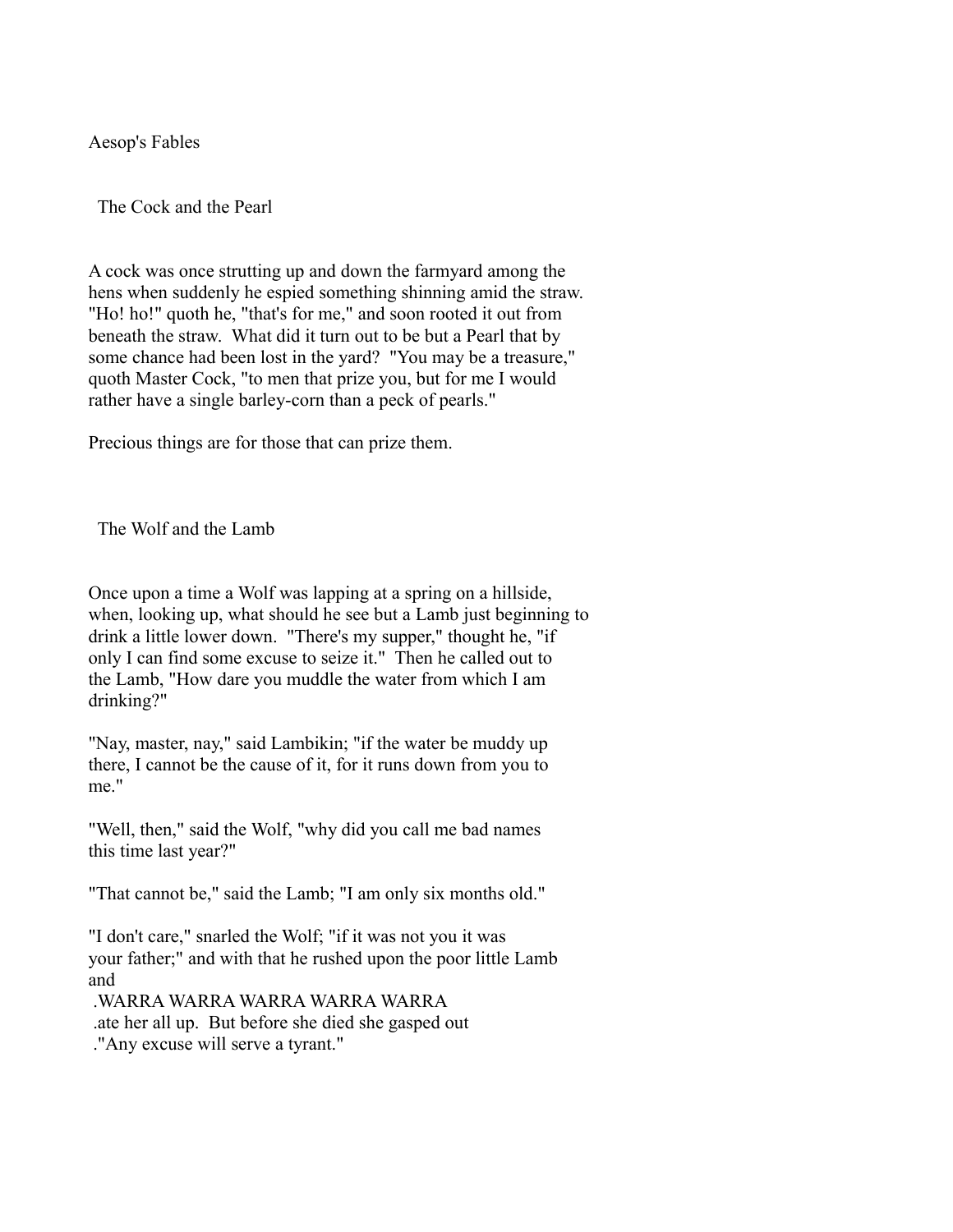The Dog and the Shadow

It happened that a Dog had got a piece of meat and was carrying it home in his mouth to eat it in peace. Now on his way home he had to cross a plank lying across a running brook. As he crossed, he looked down and saw his own shadow reflected in the water beneath. Thinking it was another dog with another piece of meat, he made up his mind to have that also. So he made a snap at the shadow in the water, but as he opened his mouth the piece of meat fell out, dropped into the water and was never seen more.

Beware lest you lose the substance by grasping at the shadow.

The Lion's Share

The Lion went once a-hunting along with the Fox, the Jackal, and the Wolf. They hunted and they hunted till at last they surprised a Stag, and soon took its life. Then came the question how the spoil should be divided. "Quarter me this Stag," roared the Lion; so the other animals skinned it and cut it into four parts. Then the Lion took his stand in front of the carcass and pronounced judgment: The first quarter is for me in my capacity as King of Beasts; the second is mine as arbiter; another share comes to me for my part in the chase; and as for the fourth quarter, well, as for that, I should like to see which of you will dare to lay a paw upon it."

"Humph," grumbled the Fox as he walked away with his tail between his legs; but he spoke in a low growl ."You may share the labours of the great, but you will not share the spoil."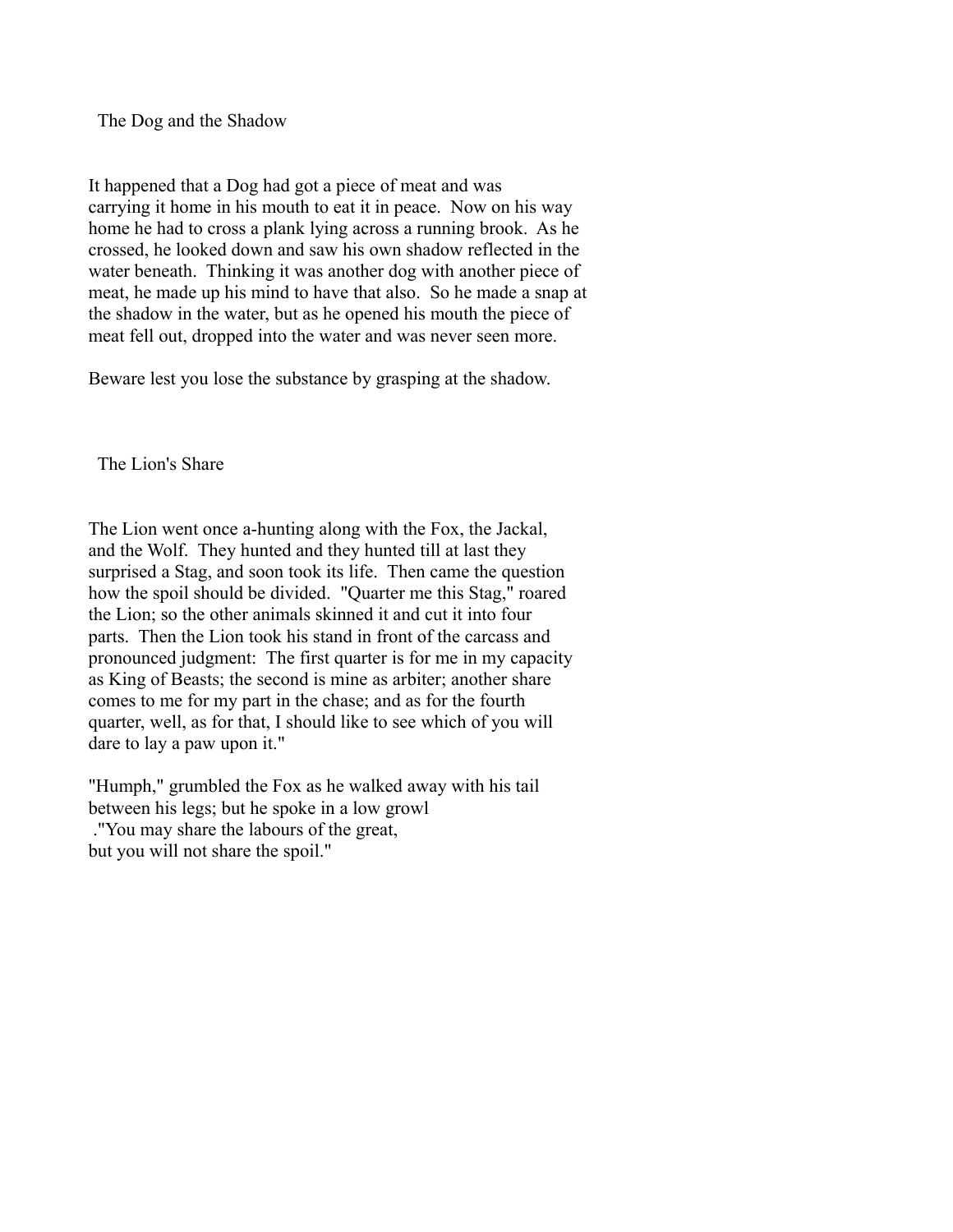The Wolf and the Crane

A Wolf had been gorging on an animal he had killed, when suddenly a small bone in the meat stuck in his throat and he could not swallow it. He soon felt terrible pain in his throat, and ran up and down groaning and groaning and seeking for something to relieve the pain. He tried to induce every one he met to remove the bone. "I would give anything," said he, "if you would take it out." At last the Crane agreed to try, and told the Wolf to lie on his side and open his jaws as wide as he could. Then the Crane put its long neck down the Wolf's throat, and with its beak loosened the bone, till at last it got it out.

"Will you kindly give me the reward you promised?" said the Crane.

The Wolf grinned and showed his teeth and said: "Be content. You have put your head inside a Wolf's mouth and taken it out again in safety; that ought to be reward enough for you."

Gratitude and greed go not together.

The Man and the Serpent

A Countryman's son by accident trod upon a Serpent's tail, which turned and bit him so that he died. The father in a rage got his axe, and pursuing the Serpent, cut off part of its tail. So the Serpent in revenge began stinging several of the Farmer's cattle and caused him severe loss. Well, the Farmer thought it best to make it up with the Serpent, and brought food and honey to the mouth of its lair, and said to it: "Let's forget and forgive; perhaps you were right to punish my son, and take vengeance on my cattle, but surely I was right in trying to revenge him; now that we are both satisfied why should not we be friends again?"

"No, no," said the Serpent; "take away your gifts; you can never forget the death of your son, nor I the loss of my tail."

Injuries may be forgiven, but not forgotten.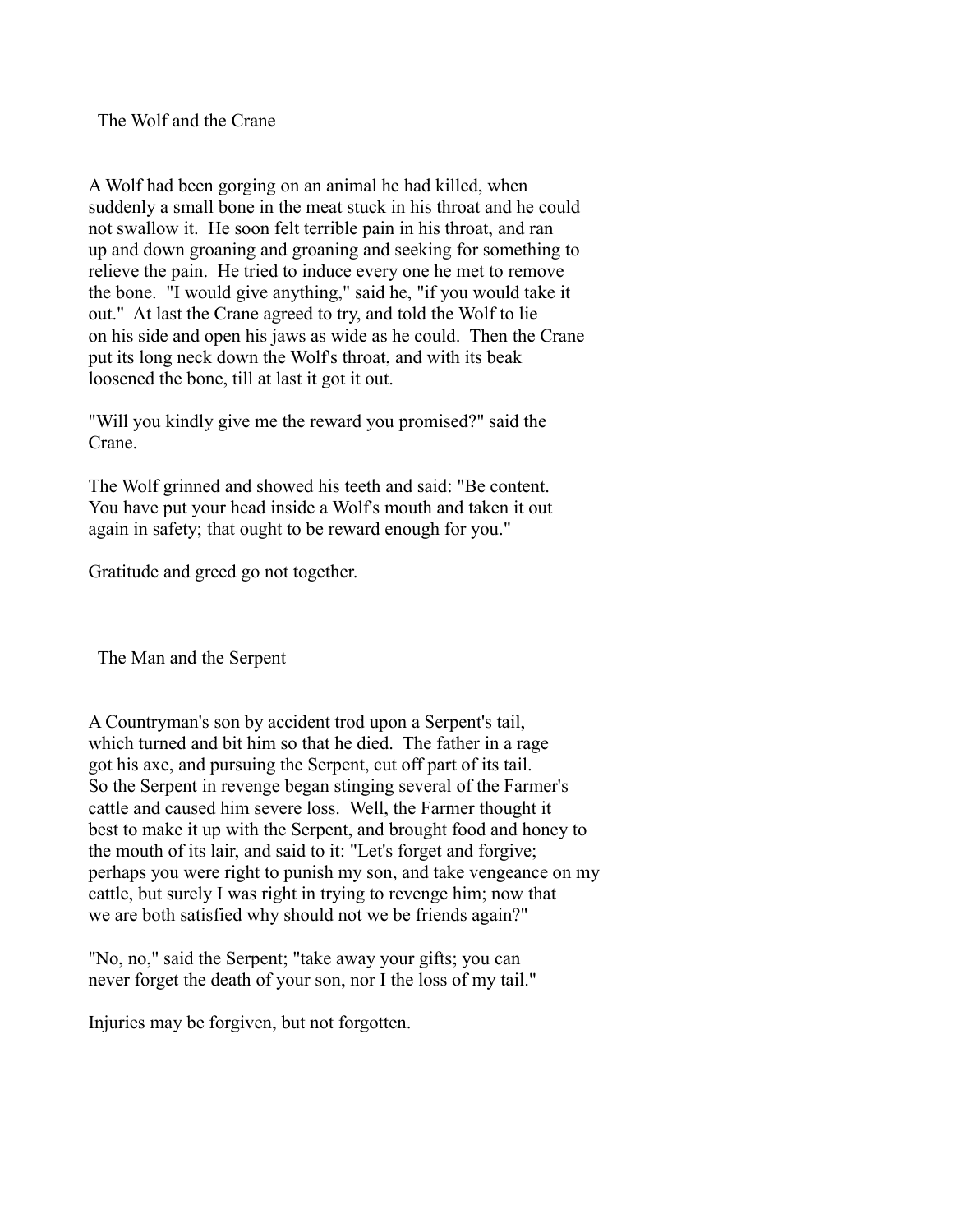## The Town Mouse and the Country Mouse

Now you must know that a Town Mouse once upon a time went on a visit to his cousin in the country. He was rough and ready, this cousin, but he loved his town friend and made him heartily welcome. Beans and bacon, cheese and bread, were all he had to offer, but he offered them freely. The Town Mouse rather turned up his long nose at this country fare, and said: "I cannot understand, Cousin, how you can put up with such poor food as this, but of course you cannot expect anything better in the country; come you with me and I will show you how to live. When you have been in town a week you will wonder how you could ever have stood a country life." No sooner said than done: the two mice set off for the town and arrived at the Town Mouse's residence late at night. "You will want some refreshment after our long journey," said the polite Town Mouse, and took his friend into the grand dining-room. There they found the remains of a fine feast, and soon the two mice were eating up jellies and cakes and all that was nice. Suddenly they heard growling and barking. "What is that?" said the Country Mouse. "It is only the dogs of the house," answered the other. "Only!" said the Country Mouse. "I do not like that music at my dinner." Just at that moment the door flew open, in came two huge mastiffs, and the two mice had to scamper down and run off. "Good-bye, Cousin," said the Country Mouse, "What! going so soon?" said the other. "Yes," he replied;

"Better beans and bacon in peace than cakes and ale in fear."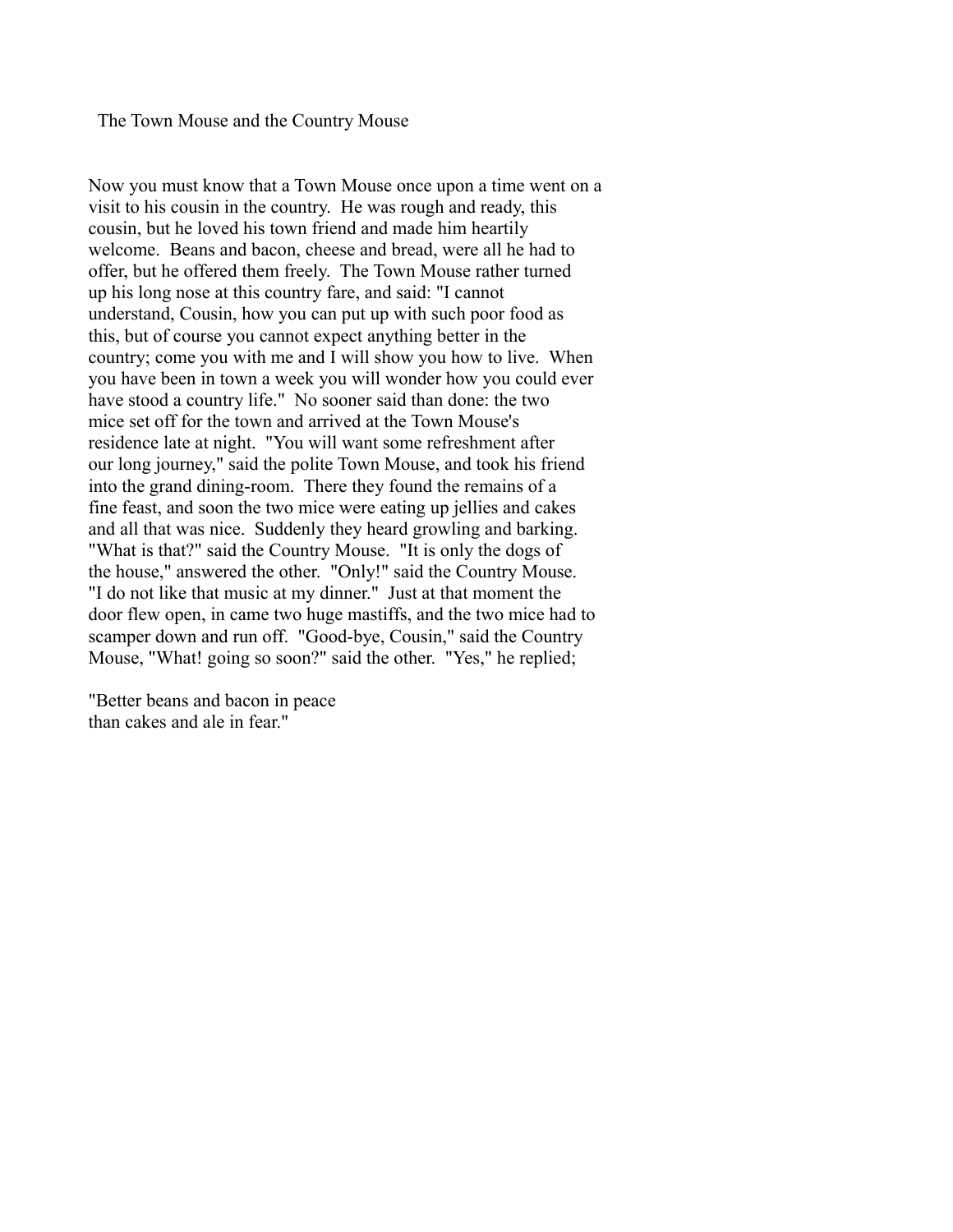The Fox and the Crow

A Fox once saw a Crow fly off with a piece of cheese in its beak and settle on a branch of a tree. "That's for me, as I am a Fox," said Master Reynard, and he walked up to the foot of the tree. "Good-day, Mistress Crow," he cried. "How well you are looking to-day: how glossy your feathers; how bright your eye. I feel sure your voice must surpass that of other birds, just as your figure does; let me hear but one song from you that I may greet you as the Queen of Birds." The Crow lifted up her head and began to caw her best, but the moment she opened her mouth the piece of cheese fell to the ground, only to be snapped up by Master Fox. "That will do," said he. "That was all I wanted. In exchange for your cheese I will give you a piece of advice for the future

."Do not trust flatterers."

The Sick Lion

A Lion had come to the end of his days and lay sick unto death at the mouth of his cave, gasping for breath. The animals, his subjects, came round him and drew nearer as he grew more and more helpless. When they saw him on the point of death they thought to themselves: "Now is the time to pay off old grudges." So the Boar came up and drove at him with his tusks; then a Bull gored him with his horns; still the Lion lay helpless before them: so the Ass, feeling quite safe from danger, came up, and turning his tail to the Lion kicked up his heels into his face. "This is a double death," growled the Lion.

Only cowards insult dying majesty.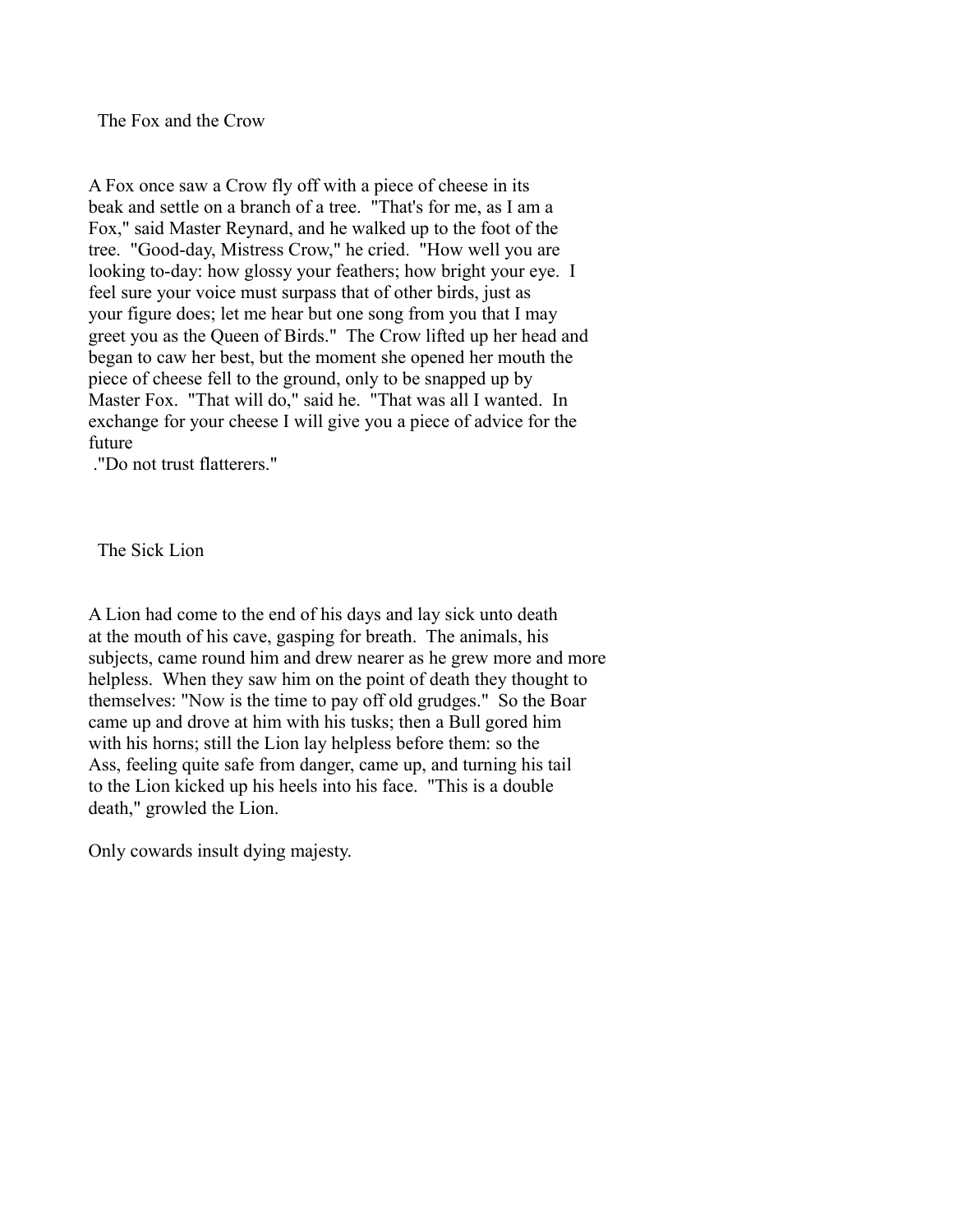The Ass and the Lapdog

A Farmer one day came to the stables to see to his beasts of burden: among them was his favourite Ass, that was always well fed and often carried his master. With the Farmer came his Lapdog, who danced about and licked his hand and frisked about as happy as could be. The Farmer felt in his pocket, gave the Lapdog some dainty food, and sat down while he gave his orders to his servants. The Lapdog jumped into his master's lap, and lay there blinking while the Farmer stroked his ears. The Ass, seeing this, broke loose from his halter and commenced prancing about in imitation of the Lapdog. The Farmer could not hold his sides with laughter, so the Ass went up to him, and putting his feet upon the Farmer's shoulder attempted to climb into his lap. The Farmer's servants rushed up with sticks and pitchforks and soon taught the Ass that

.Clumsy jesting is no joke.

The Lion and the Mouse

Once when a Lion was asleep a little Mouse began running up and down upon him; this soon wakened the Lion, who placed his huge paw upon him, and opened his big jaws to swallow him. "Pardon, O King," cried the little Mouse: "forgive me this time, I shall never forget it: who knows but what I may be able to do you a turn some of these days?" The Lion was so tickled at the idea of the Mouse being able to help him, that he lifted up his paw and let him go. Some time after the Lion was caught in a trap, and the hunters who desired to carry him alive to the King, tied him to a tree while they went in search of a waggon to carry him on. Just then the little Mouse happened to pass by, and seeing the sad plight in which the Lion was, went up to him and soon gnawed away the ropes that bound the King of the Beasts. "Was I not right?" said the little Mouse.

Little friends may prove great friends.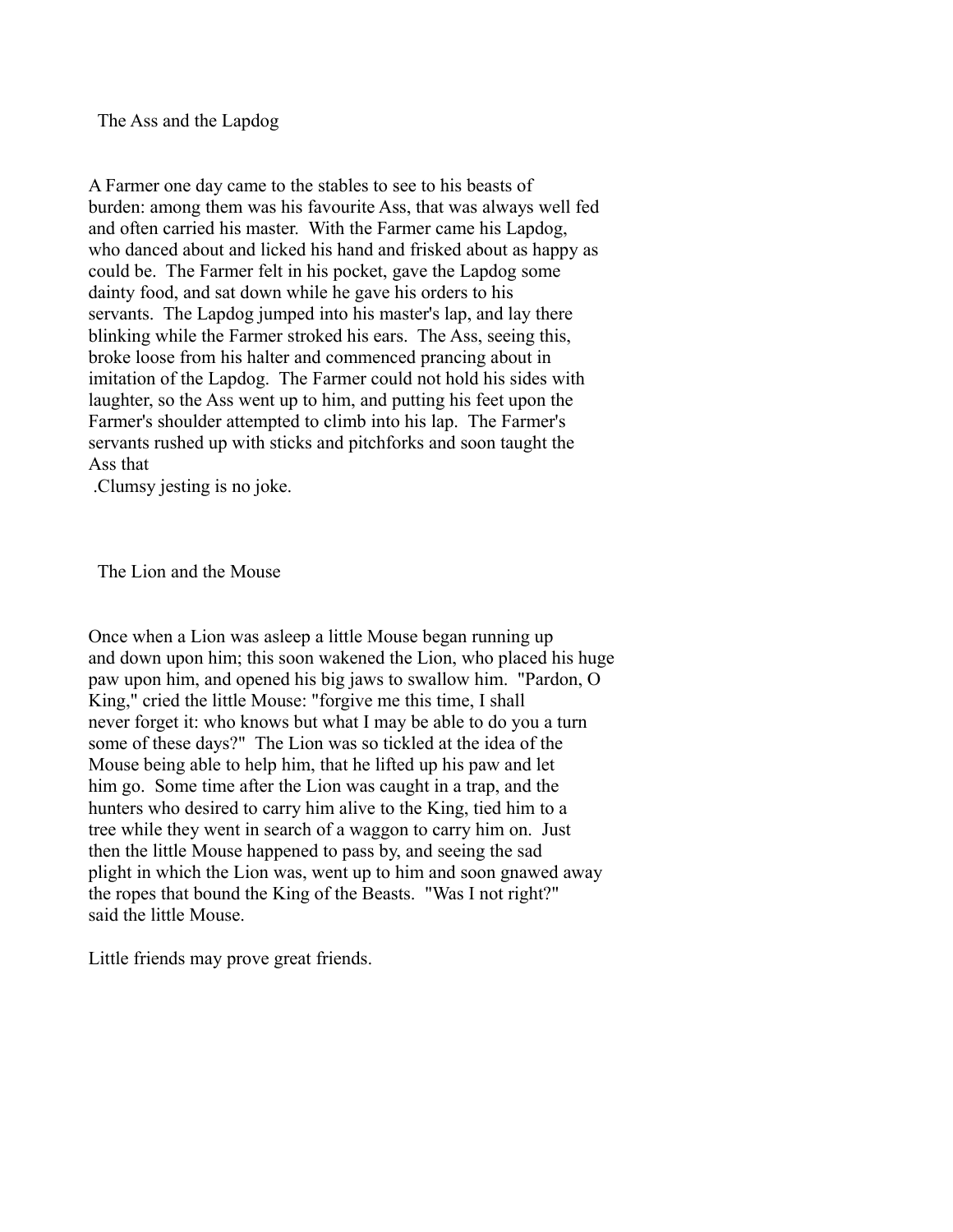The Swallow and the Other Birds

It happened that a Countryman was sowing some hemp seeds in a field where a Swallow and some other birds were hopping about picking up their food. "Beware of that man," quoth the Swallow. "Why, what is he doing?" said the others. "That is hemp seed he is sowing; be careful to pick up every one of the seeds, or else you will repent it." The birds paid no heed to the Swallow's words, and by and by the hemp grew up and was made into cord, and of the cords nets were made, and many a bird that had despised the Swallow's advice was caught in nets made out of that very hemp. "What did I tell you?" said the Swallow.

Destroy the seed of evil, or it will grow up to your ruin.

The Frogs Desiring a King

The Frogs were living as happy as could be in a marshy swamp that just suited them; they went splashing about caring for nobody and nobody troubling with them. But some of them thought that this was not right, that they should have a king and a proper constitution, so they determined to send up a petition to Jove to give them what they wanted. "Mighty Jove," they cried, "send unto us a king that will rule over us and keep us in order." Jove laughed at their croaking, and threw down into the swamp a huge Log, which came downrplashto the swamp. The Frogs were frightened out of their lives by the commotion made in their midst, and all rushed to the bank to look at the horrible monster; but after a time, seeing that it did not move, one or two of the boldest of them ventured out towards the Log, and even dared to touch it; still it did not move. Then the greatest hero of the Frogs jumped upon the Log and commenced dancing up and down upon it, thereupon all the Frogs came and did the same; and for some time the Frogs went about their business every day without taking the slightest notice of their new King Log lying in their midst. But this did not suit them, so they sent another petition to Jove, and said to him, "We want a real king; one that will really rule over us." Now this made Jove angry, so he sent among them a big Stork that soon set to work gobbling them all up. Then the Frogs repented when too late.

Better no rule than cruel rule.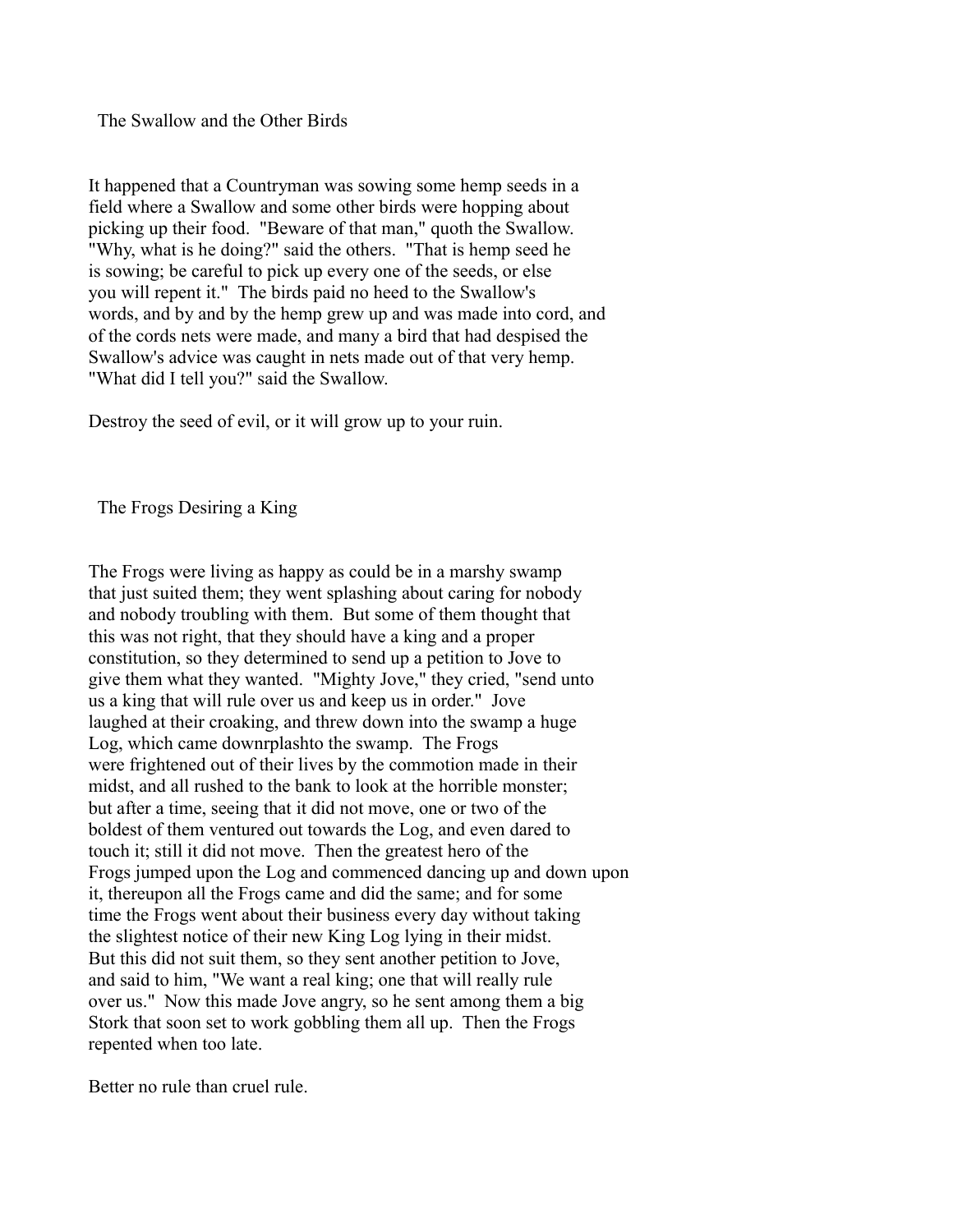The Mountains in Labour

One day the Countrymen noticed that the Mountains were in labour; smoke came out of their summits, the earth was quaking at their feet, trees were crashing, and huge rocks were tumbling. They felt sure that something horrible was going to happen. They all gathered together in one place to see what terrible thing this could be. They waited and they waited, but nothing came. At last there was a still more violent earthquake, and a huge gap appeared in the side of the Mountains. They all fell down upon their knees and waited. At last, and at last, a teeny, tiny mouse poked its little head and bristles out of the gap and came running down towards them, and ever after they used to say:

"Much outcry, little outcome."

The Hares and the Frogs

The Hares were so persecuted by the other beasts, they did not know where to go. As soon as they saw a single animal approach them, off they used to run. One day they saw a troop of wild Horses stampeding about, and in quite a panic all the Hares scuttled off to a lake hard by, determined to drown themselves rather than live in such a continual state of fear. But just as they got near the bank of the lake, a troop of Frogs, frightened in their turn by the approach of the Hares scuttled off, and jumped into the water. "Truly," said one of the Hares, "things are not so bad as they seem:

"There is always someone worse off than yourself."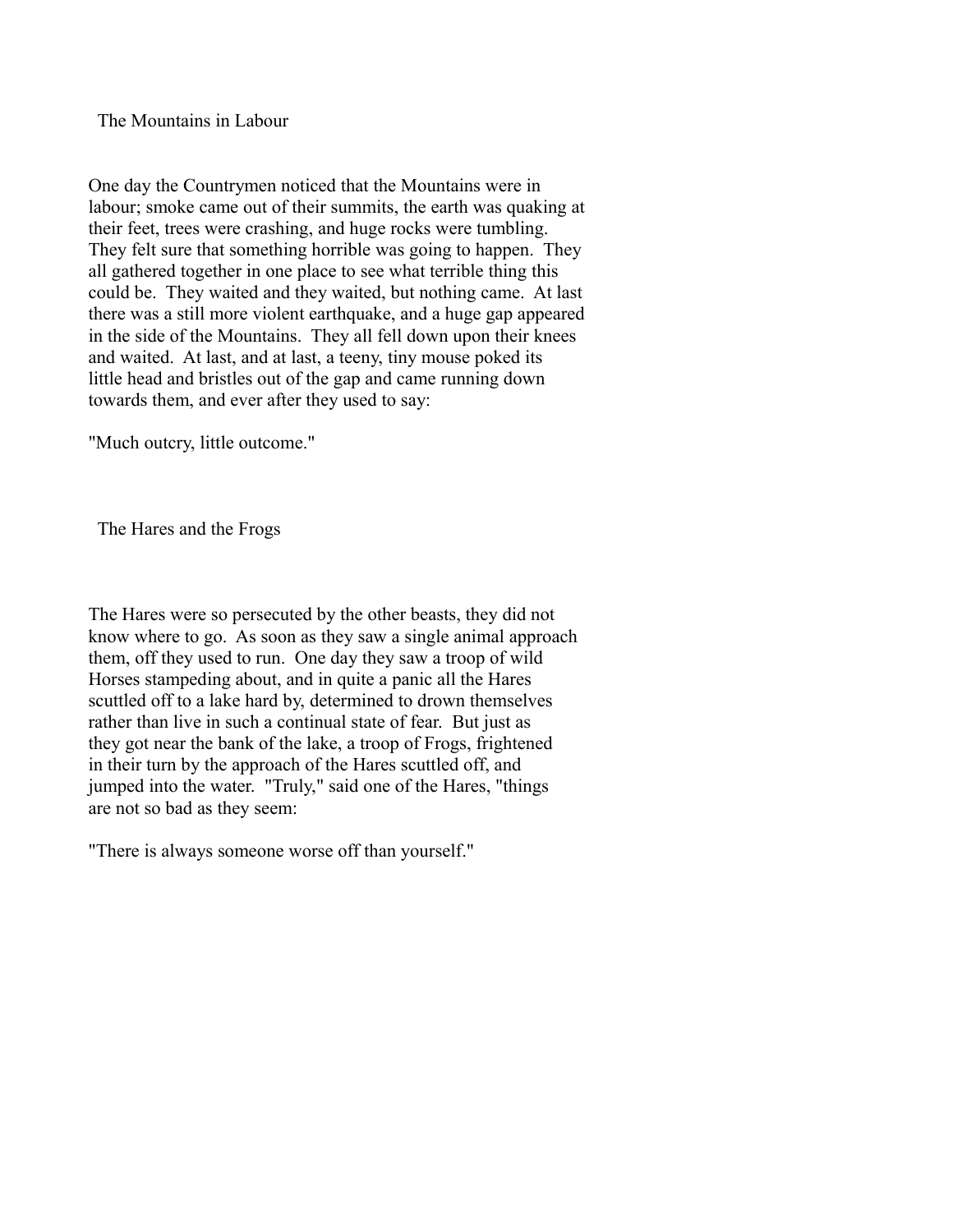The Wolf and the Kid

A Kid was perched up on the top of a house, and looking down saw a Wolf passing under him. Immediately he began to revile and attack his enemy. "Murderer and thief," he cried, "what do you here near honest folks' houses? How dare you make an appearance where your vile deeds are known?"

"Curse away, my young friend," said the Wolf.

"It is easy to be brave from a safe distance."

The Woodman and the Serpent

One wintry day a Woodman was tramping home from his work when he saw something black lying on the snow. When he came closer he saw it was a Serpent to all appearance dead. But he took it up and put it in his bosom to warm while he hurried home. As soon as he got indoors he put the Serpent down on the hearth before the fire. The children watched it and saw it slowly come to life again. Then one of them stooped down to stroke it, but thc Serpent raised its head and put out its fangs and was about to sting the child to death. So the Woodman seized his axe, and with one stroke cut the Serpent in two. "Ah," said he,

"No gratitude from the wicked."

The Bald Man and the Fly

There was once a Bald Man who sat down after work on a hot summer's day. A Fly came up and kept buzzing about his bald pate, and stinging him from time to time. The Man aimed a blow at his little enemy, but acks palm came on his head instead; again the Fly tormented him, but this time the Man was wiser and said:

"You will only injure yourself if you take notice of despicable enemies."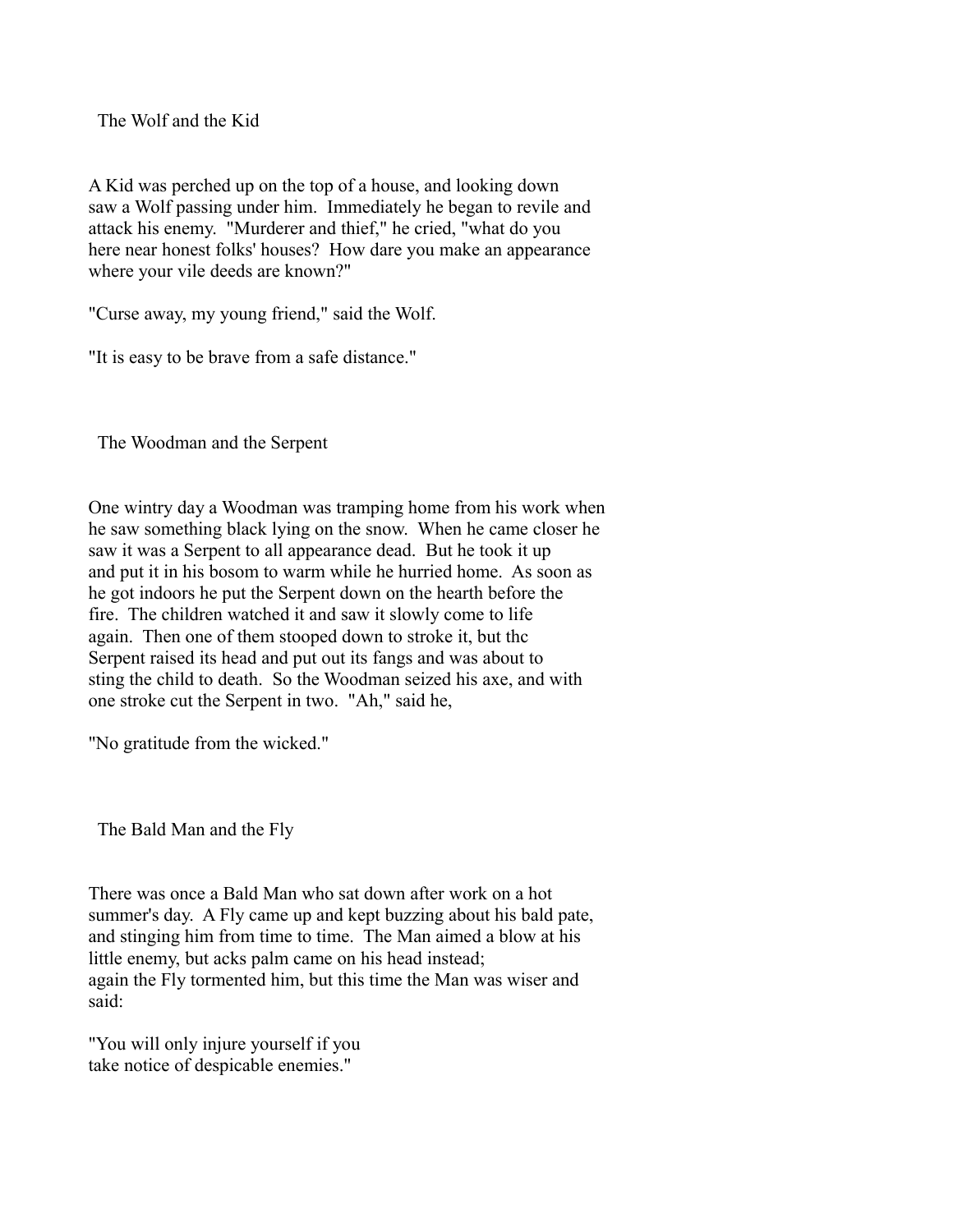The Fox and the Stork

At one time the Fox and the Stork were on visiting terms and seemed very good friends. So the Fox invited the Stork to dinner, and for a joke put nothing before her but some soup in a very shallow dish. This the Fox could easily lap up, but the Stork could only wet the end of her long bill in it, and left the meal as hungry as when she began. "I am sorry," said the Fox, "the soup is not to your liking."

"Pray do not apologise," said the Stork. "I hope you will return this visit, and come and dine with me soon." So a day was appointed when the Fox should visit the Stork; but when they were seated at table all that was for their dinner was contained in a very long-necked jar with a narrow mouth, in which the Fox could not insert his snout, so all he could manage to do was to lick the outside of the jar.

"I will not apologise for the dinner," said the Stork:

"One bad turn deserves another."

The Fox and the Mask

A Fox had by some means got into the store-room of a theatre. Suddenly he observed a face glaring down on him and began to be very frightened; but looking more closely he found it was only a Mask such as actors use to put over their face. "Ah," said the Fox, "you look very fine; it is a pity you have not got any brains."

Outside show is a poor substitute for inner worth.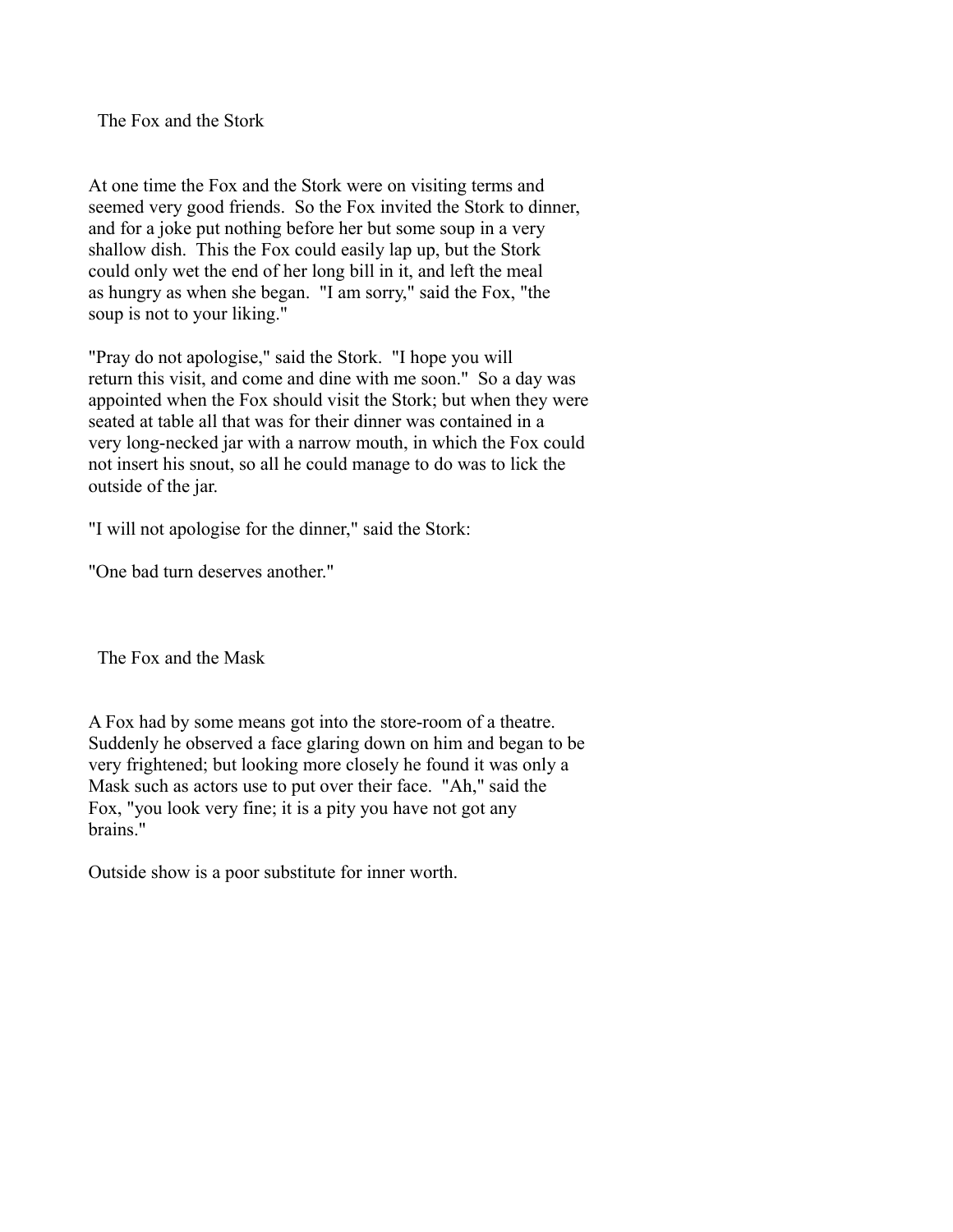The Jay and the Peacock

A Jay venturing into a yard where Peacocks used to walk, found there a number of feathers which had fallen from the Peacocks when they were moulting. He tied them all to his tail and strutted down towards the Peacocks. When he came near them they soon discovered the cheat, and striding up to him pecked at him and plucked away his borrowed plumes. So the Jay could do no better than go back to the other Jays, who had watched his behaviour from a distance; but they were equally annoyed with him, and told him:

"It is not only fine feathers that make fine birds."

The Frog and the Ox

"Oh Father," said a little Frog to the big one sitting by the side of a pool, "I have seen such a terrible monster! It was as big as a mountain, with horns on its head, and a long tail, and it had hoofs divided in two."

"Tush, child, tush," said the old Frog, "that was only Farmer White's Ox. It isn't so big either; he may be a little bit taller than I, but I could easily make myself quite as broad; just you see." So he blew himself out, and blew himself out, and blew himself out. "Was he as big as that?" asked he.

"Oh, much bigger than that," said the young Frog.

Again the old one blew himself out, and asked the young one if the Ox was as big as that.

"Bigger, father, bigger," was the reply.

So the Frog took a deep breath, and blew and blew and blew, and swelled and swelled and swelled. And then he said: "I'm sure the Ox is not as big asBut at this moment he burst.

Self-conceit may lead to self-destruction.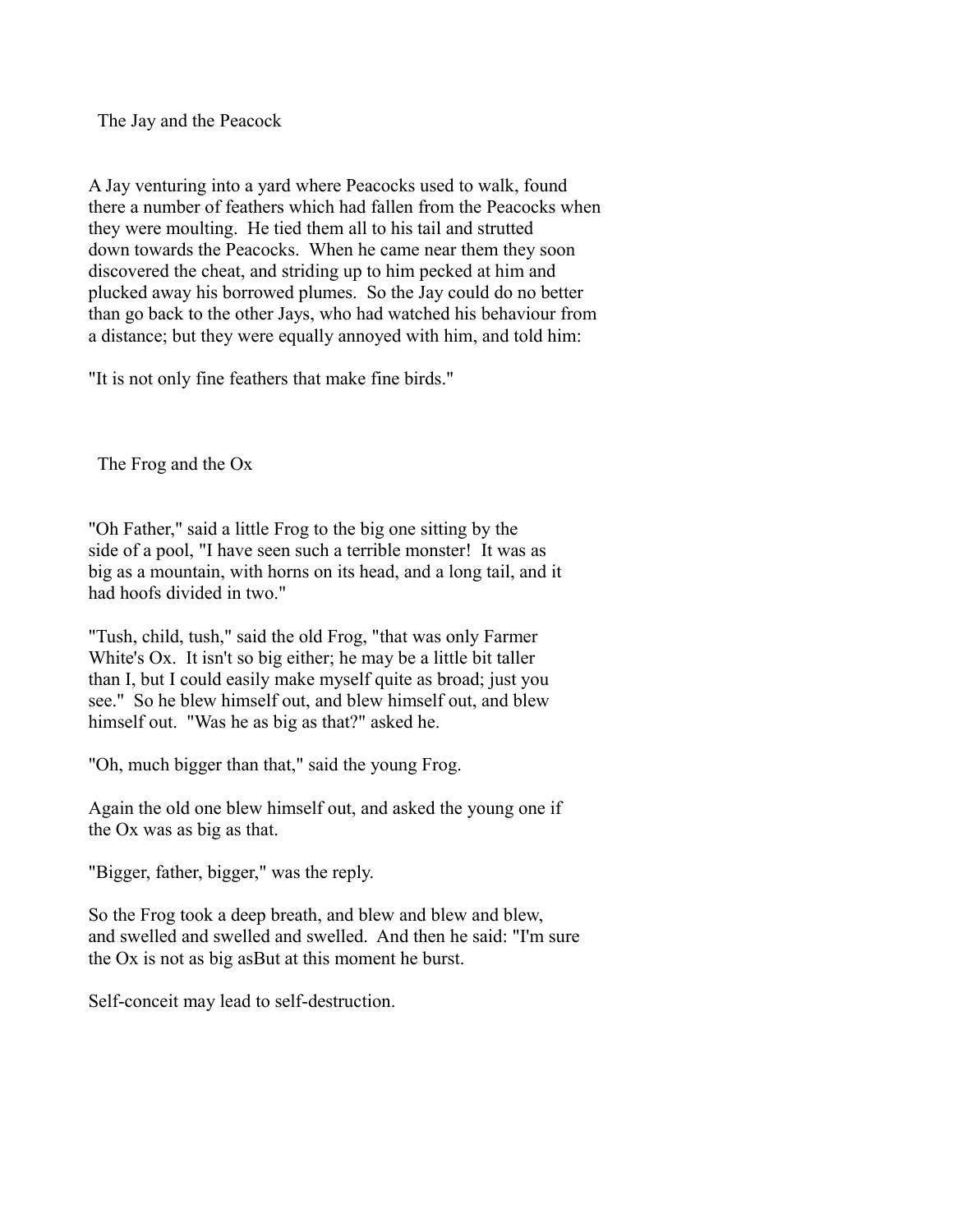## Androcles

A slave named Androcles once escaped from his master and fled to the forest. As he was wandering about there he came upon a Lion lying down moaning and groaning. At first he turned to flee, but finding that the Lion did not pursue him, he turned back and went up to him. As he came near, the Lion put out his paw, which was all swollen and bleeding, and Androcles found that a huge thorn had got into it, and was causing all the pain. He pulled out the thorn and bound up the paw of the Lion, who was soon able to rise and lick the hand of Androcles like a dog. Then the Lion took Androcles to his cave, and every day used to bring him meat from which to live. But shortly afterwards both Androcles and the Lion were captured, and the slave was sentenced to be thrown to the Lion, after the latter had been kept without food for several days. The Emperor and all his Court came to see the spectacle, and Androcles was led out into the middle of the arena. Soon the Lion was let loose from his den, and rushed bounding and roaring towards his victim. But as soon as he came near to Androcles he recognised his friend, and fawned upon him, and licked his hands like a friendly dog. The Emperor, surprised at this, summoned Androcles to him, who told him the whole story. Whereupon the slave was pardoned and freed, and the Lion let loose to his native forest.

Gratitude is the sign of noble souls.

The Bat, the Birds, and the Beasts

A great conflict was about to come off between the Birds and the Beasts. When the two armies were collected together the Bat hesitated which to join. The Birds that passed his perch said: "Come with us"; but he said: "I am a Beast." Later on, some Beasts who were passing underneath him looked up and said: "Come with us"; but he said: "I am a Bird." Luckily at the last moment peace was made, and no battle took place, so the Bat came to the Birds and wished to join in the rejoicings, but they all turned against him and he had to fly away. He then went to the Beasts, but soon had to beat a retreat, or else they would have torn him to pieces. "Ah," said the Bat, "I see now,

"He that is neither one thing nor the other has no friends."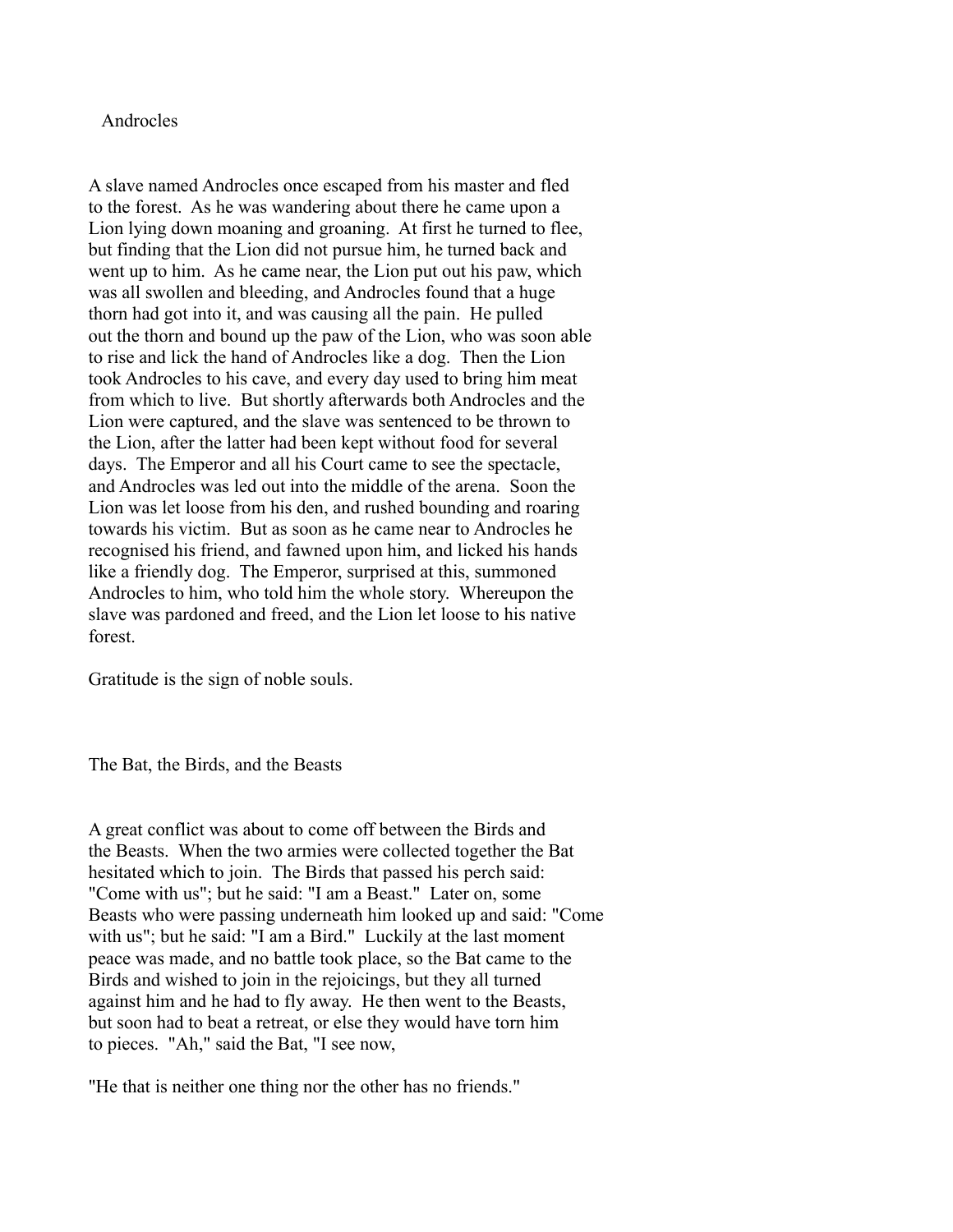The Hart and the Hunter

The Hart was once drinking from a pool and admiring the noble figure he made there. "Ah," said he, "where can you see such noble horns as these, with such antlers! I wish I had legs more worthy to bear such a noble crown; it is a pity they are so slim and slight." At that moment a Hunter approached and sent an arrow whistling after him. Away bounded the Hart, and soon, by the aid of his nimble legs, was nearly out of sight of the Hunter; but not noticing where he was going, he passed under some trees with branches growing low down in which his antlers were caught, so that the Hunter had time to come up. "Alas! alas!" cried the Hart:

"We often despise what is most useful to us."

The Serpent and the File

A Serpent in the course of its wanderings came into an armourer's shop. As he glided over the floor he felt his skin pricked by a file lying there. In a rage he turned round upon it and tried to dart his fangs into it; but he could do no harm to heavy iron and had soon to give over his wrath.

It is useless attacking the insensible.

The Man and the Wood

A Man came into a Wood one day with an axe in his hand, and begged all the Trees to give him a small branch which he wanted for a particular purpose. The Trees were good-natured and gave him one of their branches. What did the Man do but fix it into the axe head, and soon set to work cutting down tree after tree. Then the Trees saw how foolish they had been in giving their enemy the means of destroying themselves.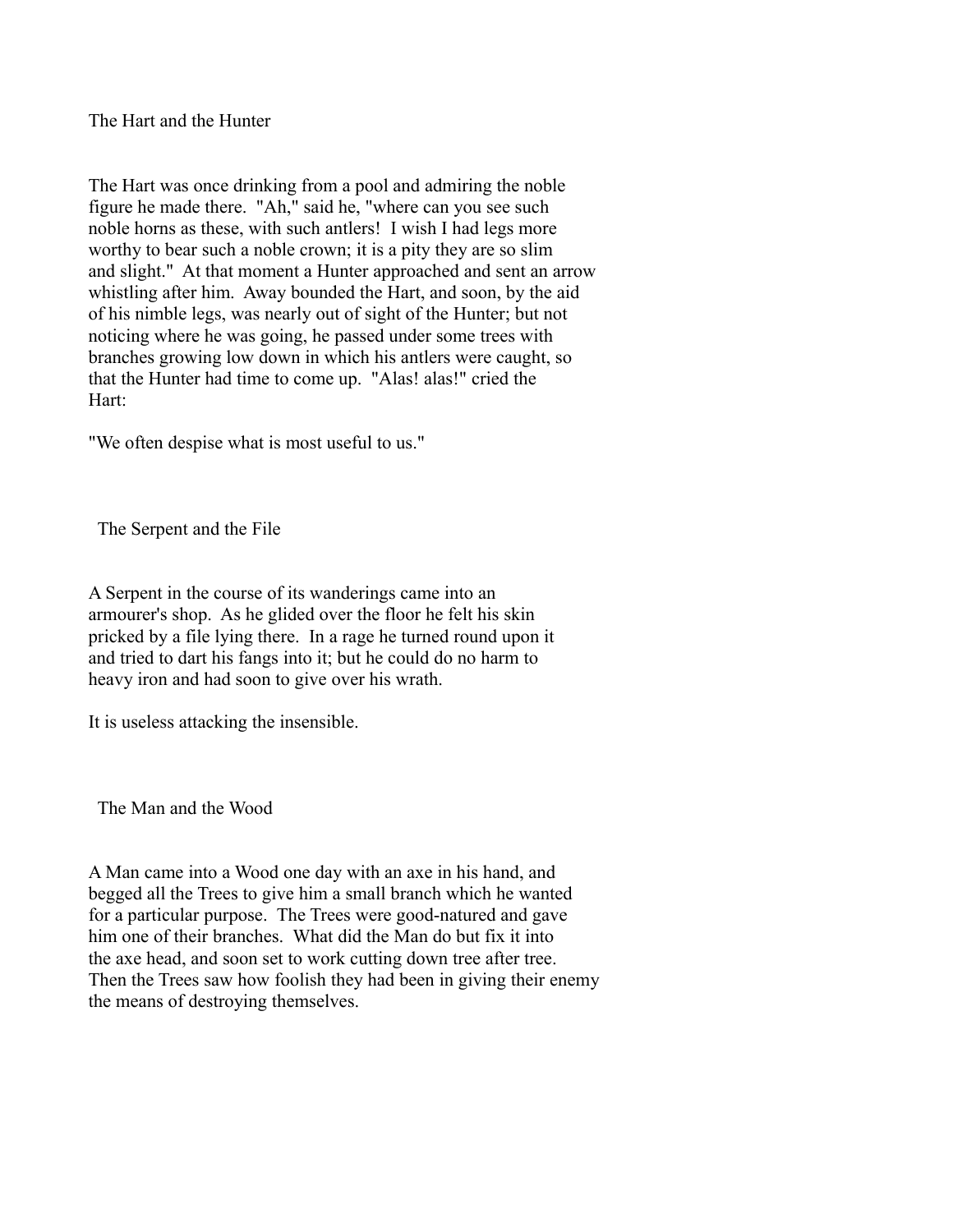The Dog and the Wolf

A gaunt Wolf was almost dead with hunger when he happened to meet a House-dog who was passing by. "Ah, Cousin," said the Dog. "I knew how it would be; your irregular life will soon be the ruin of you. Why do you not work steadily as I do, and get your food regularly given to you?"

"I would have no objection," said the Wolf, "if I could only get a place."

"I will easily arrange that for you," said the Dog; "come with me to my master and you shall share my work."

So the Wolf and the Dog went towards the town together. On the way there the Wolf noticed that the hair on a certain part of the Dog's neck was very much worn away, so he asked him how that had come about.

"Oh, it is nothing," said the Dog. "That is only the place where the collar is put on at night to keep me chained up; it chafes a bit, but one soon gets used to it."

"Is that all?" said the Wolf. "Then good-bye to you, Master Dog."

Better starve free than be a fat slave.

The Belly and the Members

One fine day it occurred to the Members of the Body that they were doing all the work and the Belly was having all the food. So they held a meeting, and after a long discussion, decided to strike work till the Belly consented to take its proper share of the work. So for a day or two, the Hands refused to take the food, the Mouth refused to receive it, and the Teeth had no work to do. But after a day or two the Members began to find that they themselves were not in a very active condition: the Hands could hardly move, and the Mouth was all parched and dry, while the Legs were unable to support the rest. So thus they found that even the Belly in its dull quiet way was doing necessary work for the Body, and that all must work together or the Body will go to pieces.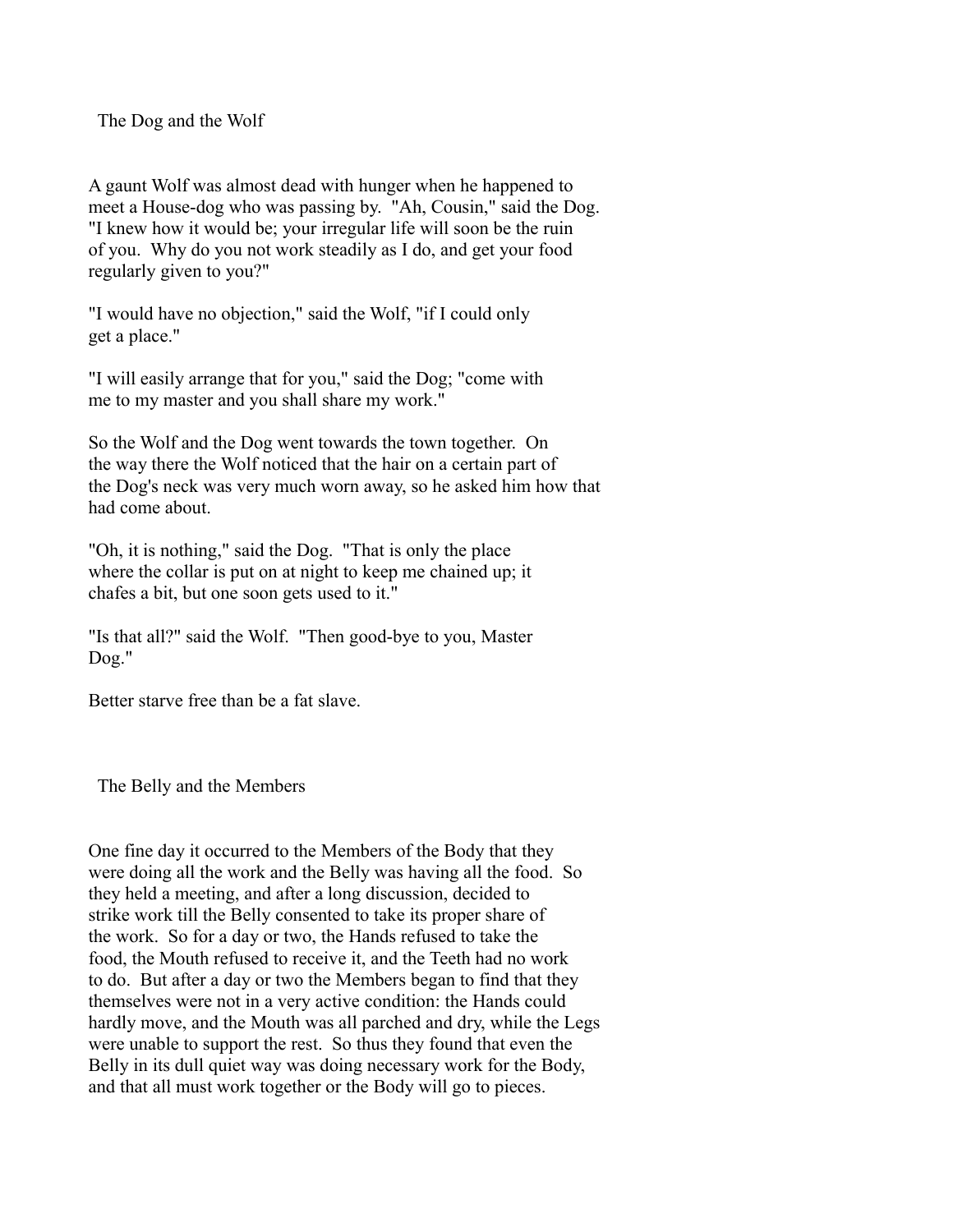The Hart in the Ox-Stall

A Hart hotly pursued by the hounds fled for refuge into an ox-stall, and buried itself in a truss of hay, leaving nothing to be seen but the tips of his horns. Soon after the Hunters came up and asked if any one had seen the Hart. The stable boys, who had been resting after their dinner, looked round, but could see nothing, and the Hunters went away. Shortly afterwards the master came in, and looking round, saw that something unusual had taken place. He pointed to the truss of hay and said: "What are those two curious things sticking out of the hay?" And when the stable boys came to look they discovered the Hart, and soon made an end of him. He thus learnt that Nothing escapes the master's eye.

The Fox and the Grapes

One hot summer's day a Fox was strolling through an orchard till he came to a bunch of Grapes just ripening on a vine which had been trained over a lofty branch. "Just the thing to quench my thirst," quoth he. Drawing back a few paces, he took a run and a jump, and just missed the bunch. Turning round again with a One, Two, Three, he jumped up, but with no greater success. Again and again he tried after the tempting morsel, but at last had to give it up, and walked away with his nose in the air, saying: "I am sure they are sour."

It is easy to despise what you cannot get.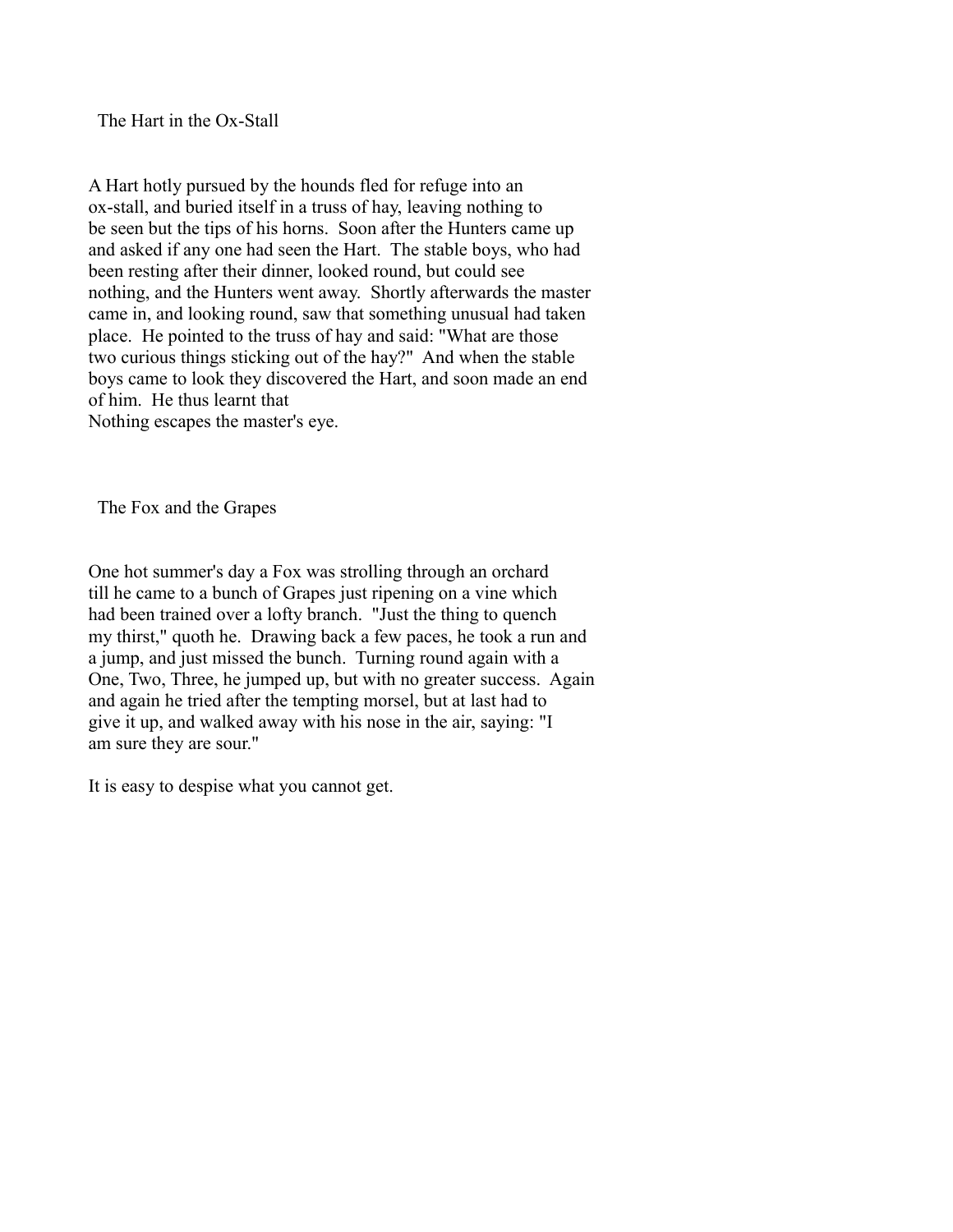The Horse, Hunter, and Stag

A quarrel had arisen between the Horse and the Stag, so the Horse came to a Hunter to ask his help to take revenge on the Stag. The Hunter agreed, but said: "If you desire to conquer the Stag, you must permit me to place this piece of iron between your jaws, so that I may guide you with these reins, and allow this saddle to be placed upon your back so that I may keep steady upon you as we follow after the enemy." The Horse agreed to the conditions, and the Hunter soon saddled and bridled him. Then with the aid of the Hunter the Horse soon overcame the Stag, and said to the Hunter: "Now, get off, and remove those things from my mouth and back."

"Not so fast, friend," said the Hunter. "I have now got you under bit and spur, and prefer to keep you as you are at present."

If you allow men to use you for your own purposes, they will use you for theirs.

The Peacock and Juno

A Peacock once placed a petition before Juno desiring to have the voice of a nightingale in addition to his other attractions; but Juno refused his request. When he persisted, and pointed out that he was her favourite bird, she said:

"Be content with your lot; one cannot be first in everything."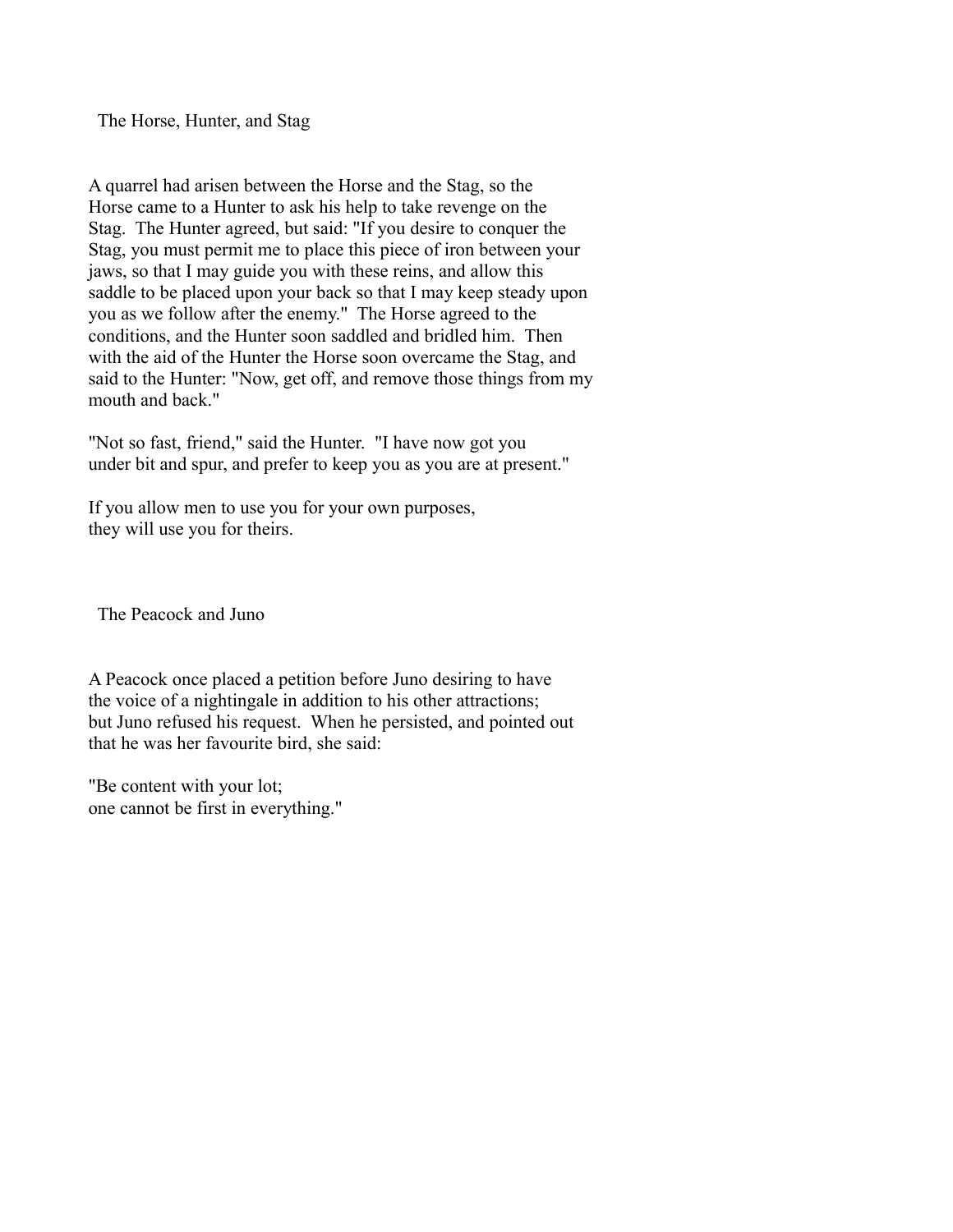The Fox and the Lion

When first the Fox saw the Lion he was terribly frightened, and ran away and hid himself in the wood. Next time however he came near the King of Beasts he stopped at a safe distance and watched him pass by. The third time they came near one another the Fox went straight up to the Lion and passed the time of day with him, asking him how his family were, and when he should have the pleasure of seeing him again; then turning his tail, he parted from the Lion without much ceremony.

Familiarity breeds contempt.

The Lion and the Statue

A Man and a Lion were discussing the relative strength of men and lions in general. The Man contended that he and his fellows were stronger than lions by reason of their greater intelligence. "Come now with me," he cried, "and I will soon prove that I am right." So he took him into the public gardens and showed him a statue of Hercules overcoming the Lion and tearing his mouth in two.

"That is all very well," said the Lion, "but proves nothing, for it was a man who made the statue."

We can easily represent things as we wish them to be.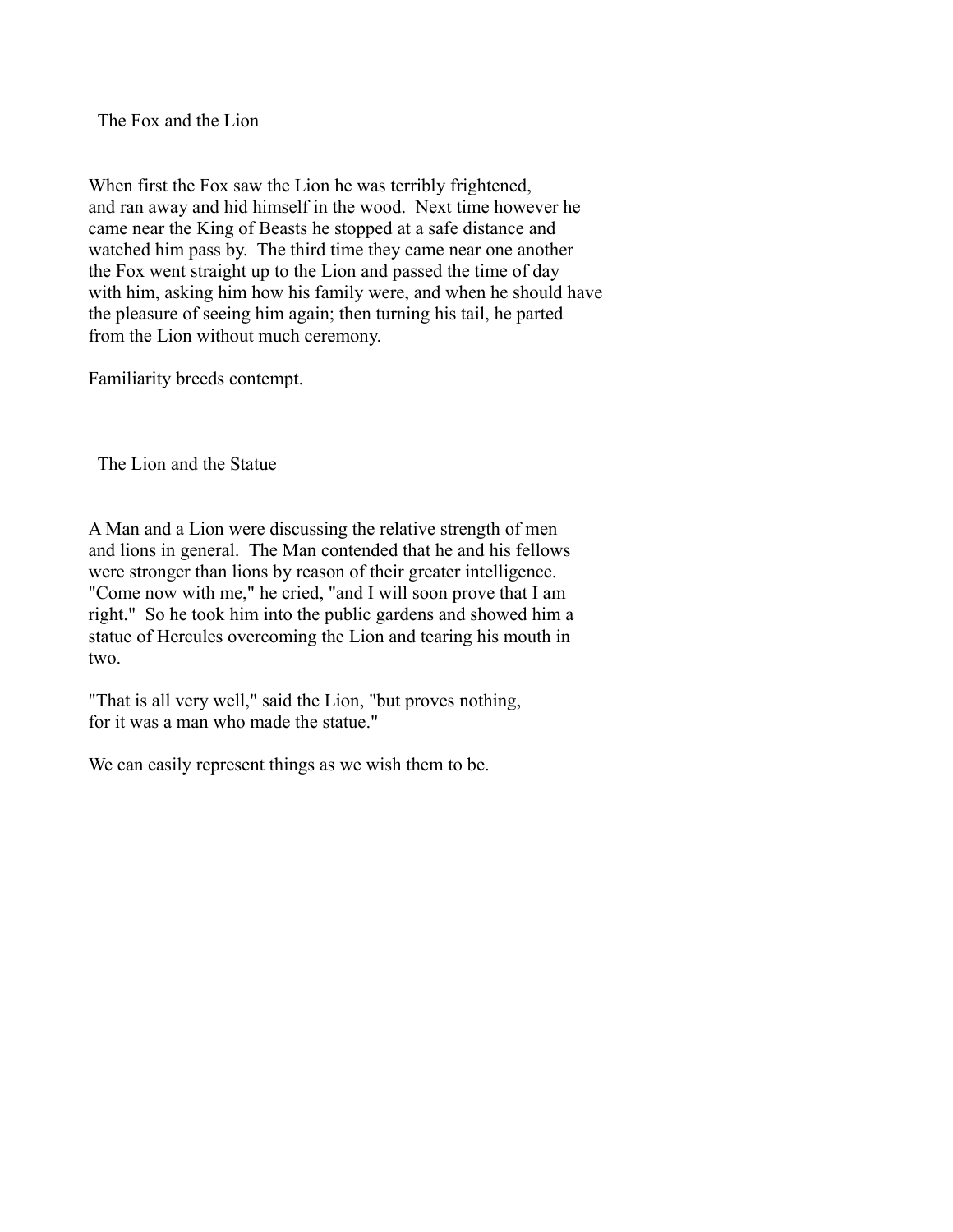The Ant and the Grasshopper

In a field one summer's day a Grasshopper was hopping about, chirping and singing to its heart's content. An Ant passed by, bearing along with great toil an ear of corn he was taking to the nest.

"Why not come and chat with me," said the Grasshopper, "instead of toiling and moiling in that way?"

"I am helping to lay up food for the winter," said the Ant, "and recommend you to do the same."

"Why bother about winter?" said the Grasshopper; we have got plenty of food at present." But the Ant went on its way and continued its toil. When the winter came the Grasshopper had no food and found itself dying of hunger, while it saw the ants distributing every day corn and grain from the stores they had collected in the summer. Then the Grasshopper knew:

It is best to prepare for the days of necessity.

The Tree and the Reed

"Well, little one," said a Tree to a Reed that was growing at its foot, "why do you not plant your feet deeply in the ground, and raise your head boldly in the air as I do?"

"I am contented with my lot," said the Reed. "I may not be so grand, but I think I am safer."

"Safe!" sneered the Tree. "Who shall pluck me up by the roots or bow my head to the ground?" But it soon had to repent of its boasting, for a hurricane arose which tore it up from its roots, and cast it a useless log on the ground, while the little Reed, bending to the force of the wind, soon stood upright again when the storm had passed over.

Obscurity often brings safety.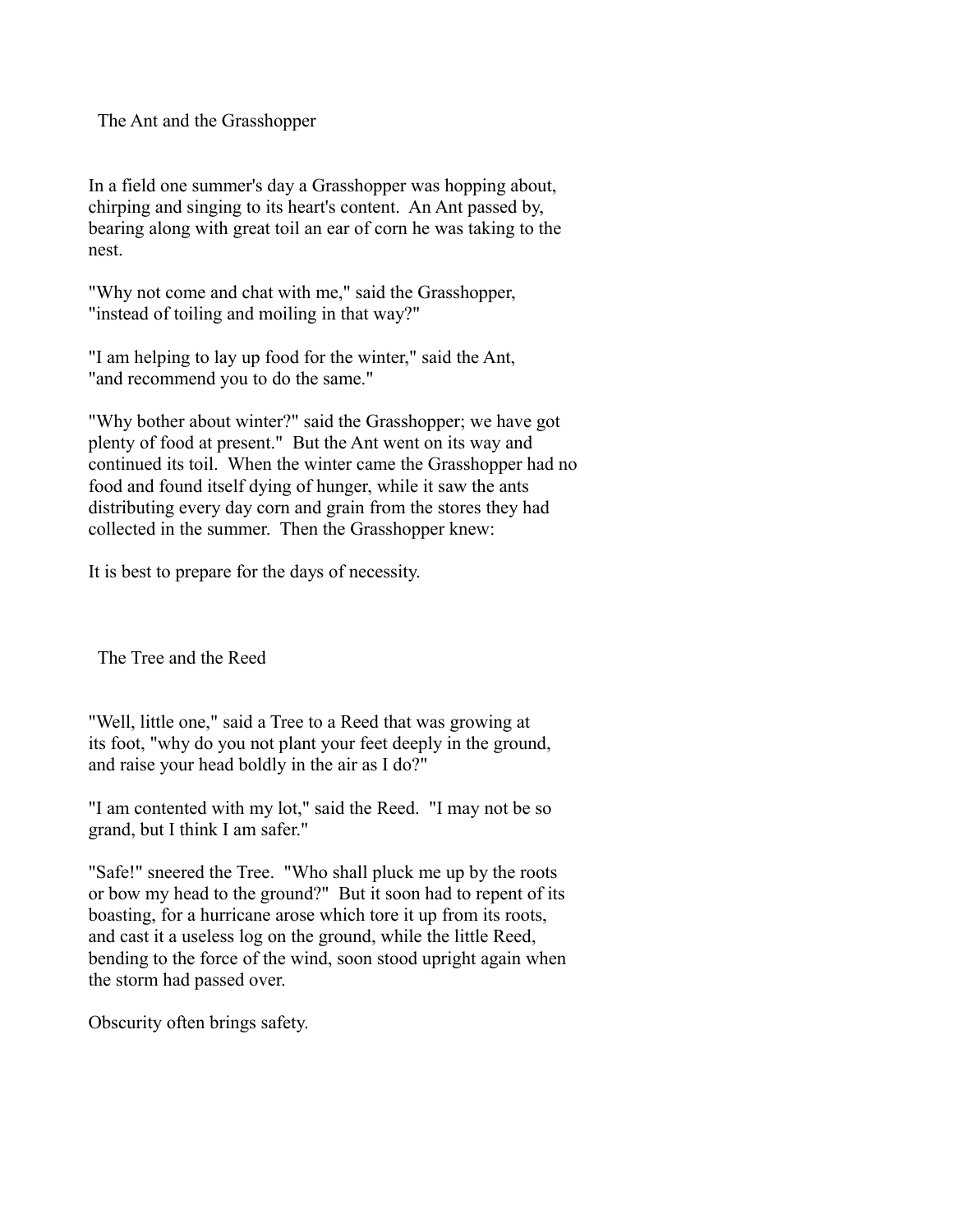The Fox and the Cat

A Fox was boasting to a Cat of its clever devices for escaping its enemies. "I have a whole bag of tricks," he said, "which contains a hundred ways of escaping my enemies."

"I have only one," said the Cat; "but I can generally manage with that." Just at that moment they heard the cry of a pack of hounds coming towards them, and the Cat immediately scampered up a tree and hid herself in the boughs. "This is my plan," said the Cat. "What are you going to do?" The Fox thought first of one way, then of another, and while he was debating the hounds came nearer and nearer, and at last the Fox in his confusion was caught up by the hounds and soon killed by the huntsmen. Miss Puss, who had been looking on, said:

"Better one safe way than a hundred on which you cannot reckon."

The Wolf in Sheep's Clothing

A Wolf found great difficulty in getting at the sheep owing to the vigilance of the shepherd and his dogs. But one day it found the skin of a sheep that had been flayed and thrown aside, so it put it on over its own pelt and strolled down among the sheep. The Lamb that belonged to the sheep, whose skin the Wolf was wearing, began to follow the Wolf in the Sheep's clothing; so, leading the Lamb a little apart, he soon made a meal off her, and for some time he succeeded in deceiving the sheep, and enjoying hearty meals.

Appearances are deceptive.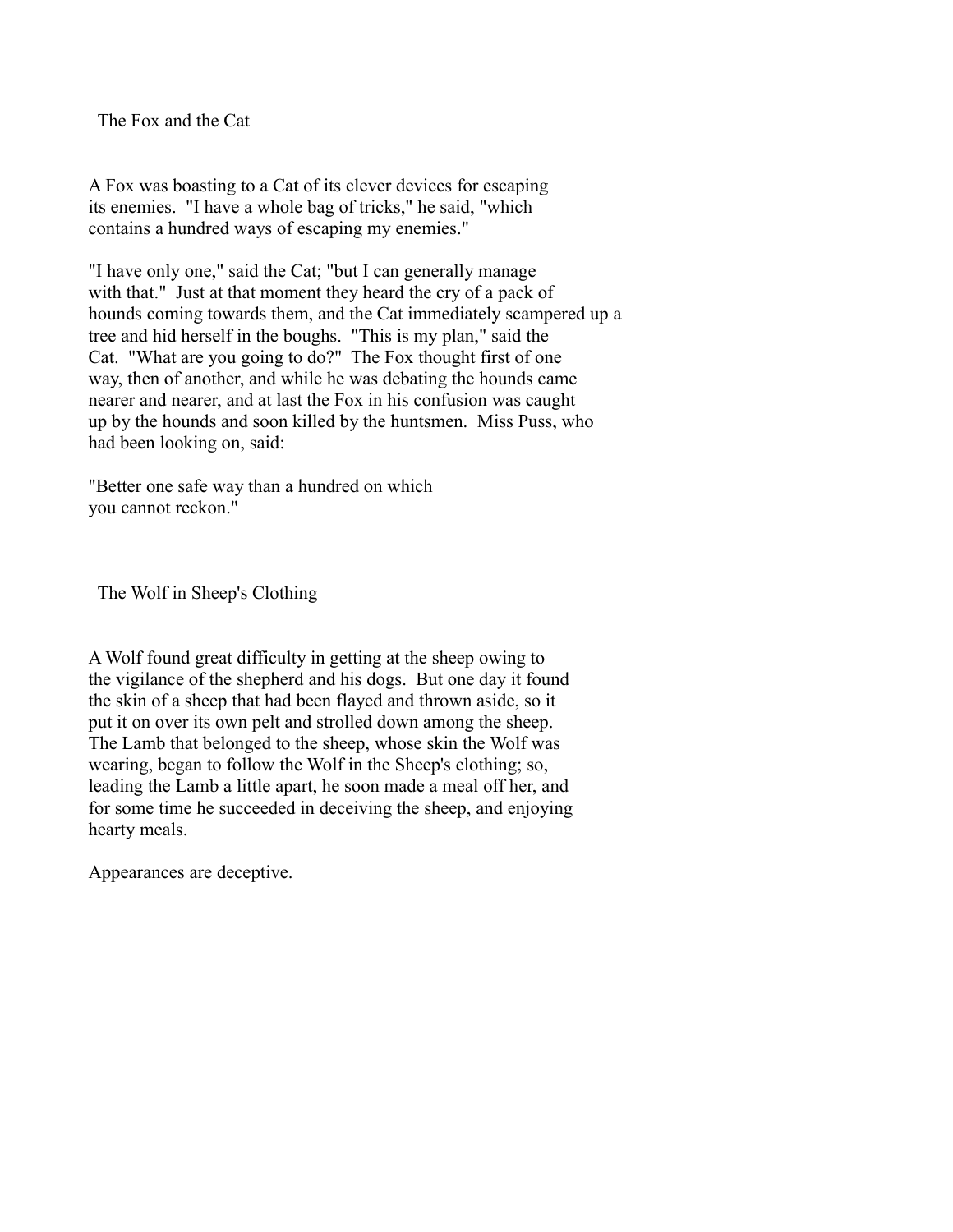The Dog in the Manger

A Dog looking out for its afternoon nap jumped into the Manger of an Ox and lay there cosily upon the straw. But soon the Ox, returning from its afternoon work, came up to the Manger and wanted to eat some of the straw. The Dog in a rage, being awakened from its slumber, stood up and barked at the Ox, and whenever it came near attempted to bite it. At last the Ox had to give up the hope of getting at the straw, and went away muttering:

"Ah, people often grudge others what they cannot enjoy themselves."

The Man and the Wooden God

In the old days men used to worship stocks and stones and idols, and prayed to them to give them luck. It happened that a Man had often prayed to a wooden idol he had received from his father, but his luck never seemed to change. He prayed and he prayed, but still he remained as unlucky as ever. One day in the greatest rage he went to the Wooden God, and with one blow swept it down from its pedestal. The idol broke in two, and what did he see? An immense number of coins flying all over the place.

The Fisher

A Fisher once took his bagpipes to the bank of a river, and played upon them with the hope of making the fish rise; but never a one put his nose out of the water. So he cast his net into the river and soon drew it forth filled with fish. Then he took his bagpipes again, and, as he played, the fish leapt up in the net. "Ah, you dance now when I play," said he.

"Yes," said an old Fish:

"When you are in a man's power you must do as he bids you."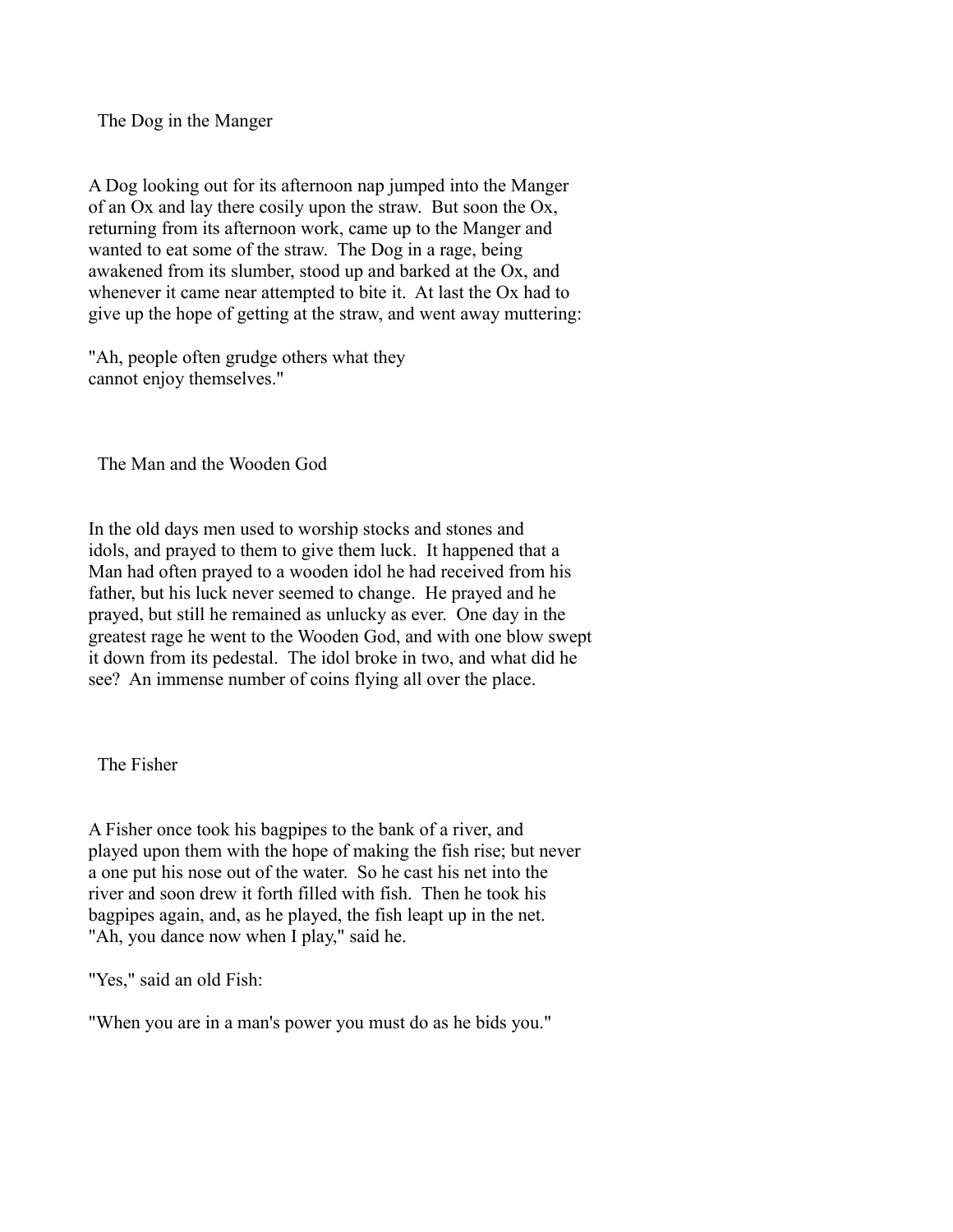The Shepherd's Boy

There was once a young Shepherd Boy who tended his sheep at the foot of a mountain near a dark forest. It was rather lonely for him all day, so he thought upon a plan by which he could get a little company and some excitement. He rushed down towards the village calling out "Wolf, Wolf," and the villagers came out to meet him, and some of them stopped with him for a considerable time. This pleased the boy so much that a few days afterwards he tried the same trick, and again the villagers came to his help. But shortly after this a Wolf actually did come out from the forest, and began to worry the sheep, and the boy of course cried out "Wolf, Wolf," still louder than before. But this time the villagers, who had been fooled twice before, thought the boy was again deceiving them, and nobody stirred to come to his help. So the Wolf made a good meal off the boy's flock, and when the boy complained, the wise man of the village said:

"A liar will not be believed, even when he speaks the truth."

The Young Thief and His Mother

A young Man had been caught in a daring act of theft and had been condemned to be executed for it. He expressed his desire to see his Mother, and to speak with her before he was led to execution, and of course this was granted. When his Mother came to him he said: "I want to whisper to you," and when she brought her ear near him, he nearly bit it off. All the bystanders were horrified, and asked him what he could mean by such brutal and inhuman conduct. "It is to punish her," he said. "When I was young I began with stealing little things, and brought them home to Mother. Instead of rebuking and punishing me, she laughed and said: "It will not be noticed." It is because of her that I am here to-day."

"He is right, woman," said the Priest; "the Lord hath said:

"Train up a child in the way he should go; and when he is old he will not depart therefrom."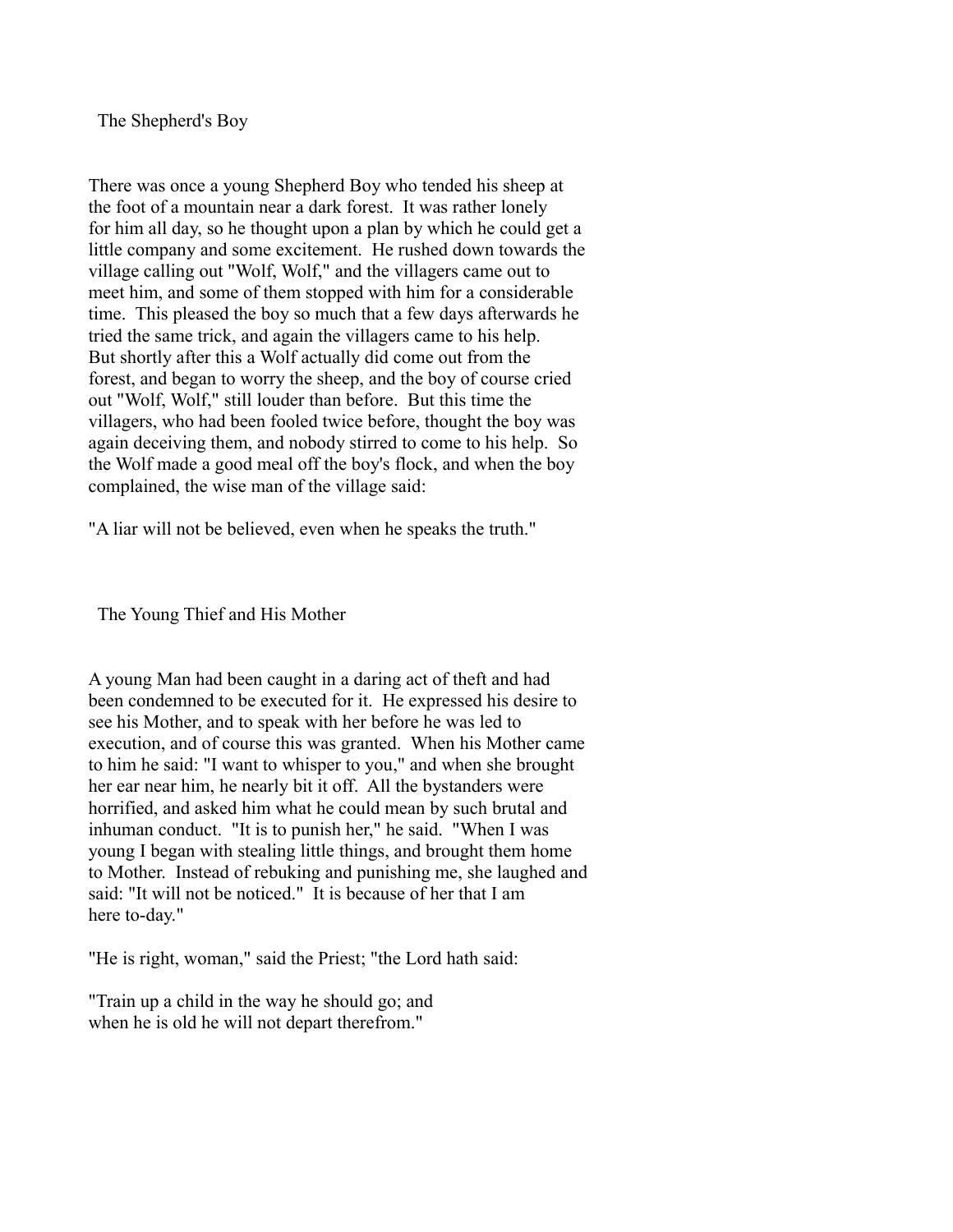The Man and His Two Wives

In the old days, when men were allowed to have many wives, a middle-aged Man had one wife that was old and one that was young; each loved him very much, and desired to see him like herself. Now the Man's hair was turning grey, which the young Wife did not like, as it made him look too old for her husband. So every night she used to comb his hair and pick out the white ones. But the elder Wife saw her husband growing grey with great pleasure, for she did not like to be mistaken for his mother. So every morning she used to arrange his hair and pick out as many of the black ones as she could. The consequence was the Man soon found himself entirely bald.

Yield to all and you will soon have nothing to yield.

The Nurse and the Wolf

"Be quiet now," said an old Nurse to a child sitting on her lap. "If you make that noise again I will throw you to the Wolf."

Now it chanced that a Wolf was passing close under the window as this was said. So he crouched down by the side of the house and waited. "I am in good luck to-day," thought he. "It is sure to cry soon, and a daintier morsel I haven't had for many a long day." So he waited, and he waited, and he waited, till at last the child began to cry, and the Wolf came forward before the window, and looked up to the Nurse, wagging his tail. But all the Nurse did was to shut down the window and call for help, and the dogs of the house came rushing out. "Ah," said the Wolf as he galloped away,

"Enemies promises were made to be broken."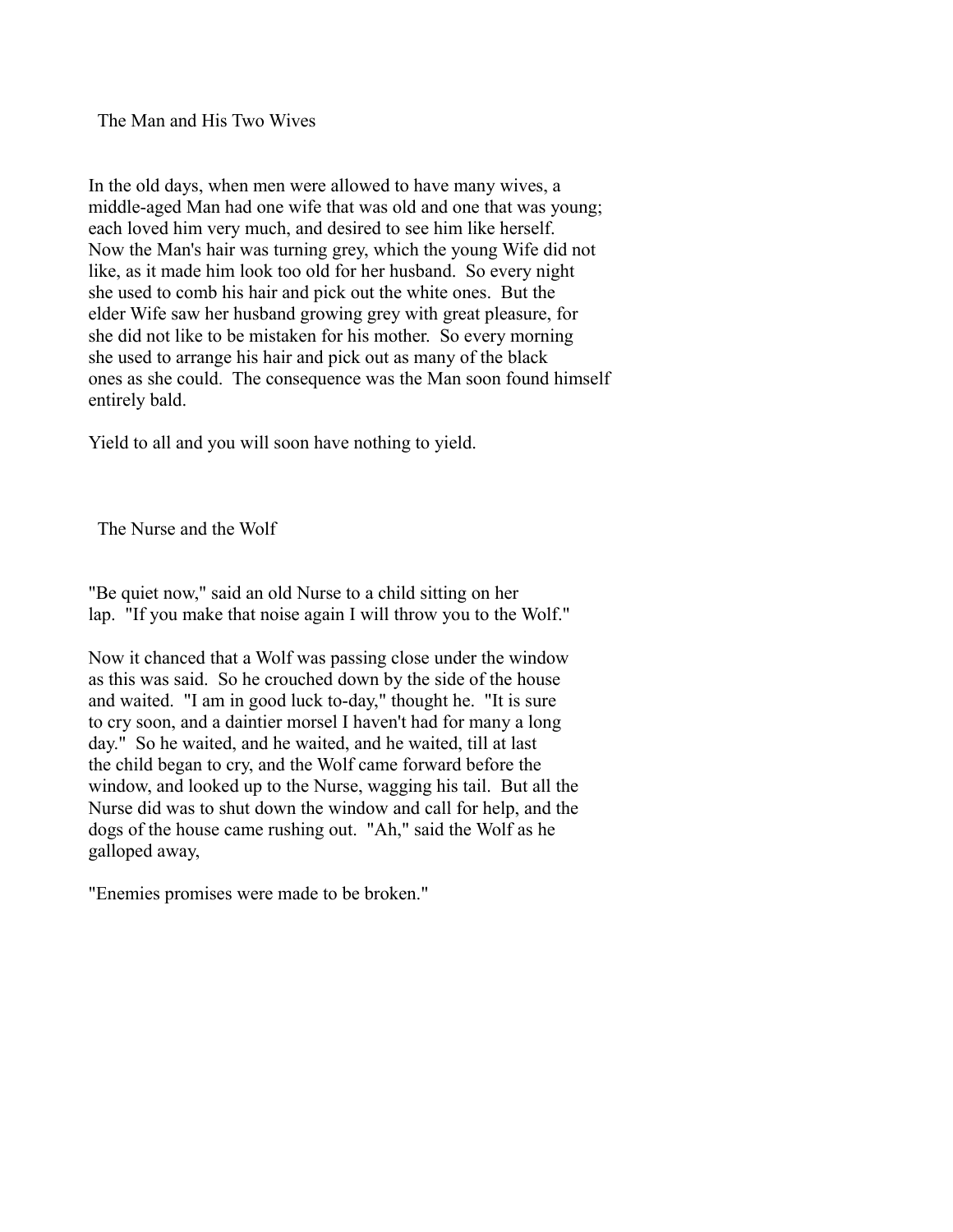The Tortoise and the Birds

A Tortoise desired to change its place of residence, so he asked an Eagle to carry him to his new home, promising her a rich reward for her trouble. The Eagle agreed and seizing the Tortoise by the shell with her talons soared aloft. On their way they met a Crow, who said to the Eagle: "Tortoise is good eating." "The shell is too hard," said the Eagle in reply. "The rocks will soon crack the shell," was the Crow's answer; and the Eagle, taking the hint, let fall the Tortoise on a sharp rock, and the two birds made a hearty meal of the Tortoise.

Never soar aloft on an enemy's pinions.

The Two Crabs

One fine day two Crabs came out from their home to take a stroll on the sand. "Child," said the mother, "you are walking very ungracefully. You should accustom yourself, to walking straight forward without twisting from side to side."

"Pray, mother," said the young one, "do but set the example yourself, and I will follow you."

Example is the best precept.

The Ass in the Lion's Skin

An Ass once found a Lion's skin which the hunters had left out in the sun to dry. He put it on and went towards his native village. All fled at his approach, both men and animals, and he was a proud Ass that day. In his delight he lifted up his voice and brayed, but then every one knew him, and his owner came up and gave him a sound cudgelling for the fright he had caused. And shortly afterwards a Fox came up to him and said: "Ah, I knew you by your voice."

Fine clothes may disguise, but silly words will disclose a fool.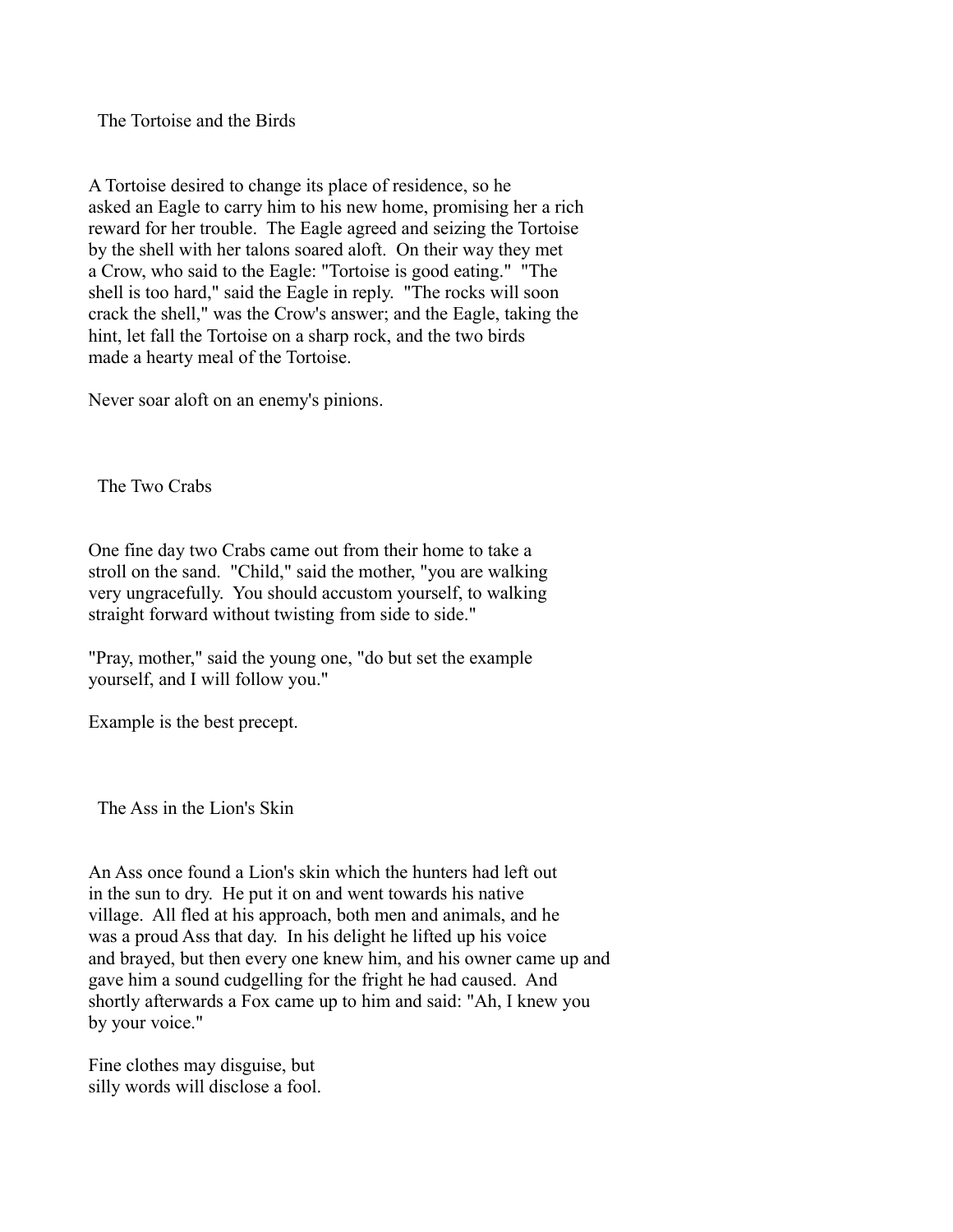The Two Fellows and the Bear

Two Fellows were travelling together through a wood, when a Bear rushed out upon them. One of the travellers happened to be in front, and he seized hold of the branch of a tree, and hid himself among the leaves. The other, seeing no help for it, threw himself flat down upon the ground, with his face in the dust. The Bear, coming up to him, put his muzzle close to his ear, and sniffed and sniffed. But at last with a growl he shook his head and slouched off, for bears will not touch dead meat. Then the fellow in the tree came down to his comrade, and, laughing, said "What was it that Master Bruin whispered to you?"

"He told me," said the other,

"Never trust a friend who deserts you at a pinch."

The Two Pots

Two Pots had been left on the bank of a river, one of brass, and one of earthenware. When the tide rose they both floated off down the stream. Now the earthenware pot tried its best to keep aloof from the brass one, which cried out: "Fear nothing, friend, I will not strike you."

"But I may come in contact with you," said the other, "if I come too close; and whether I hit you, or you hit me, I shall suffer for it."

The strong and the weak cannot keep company.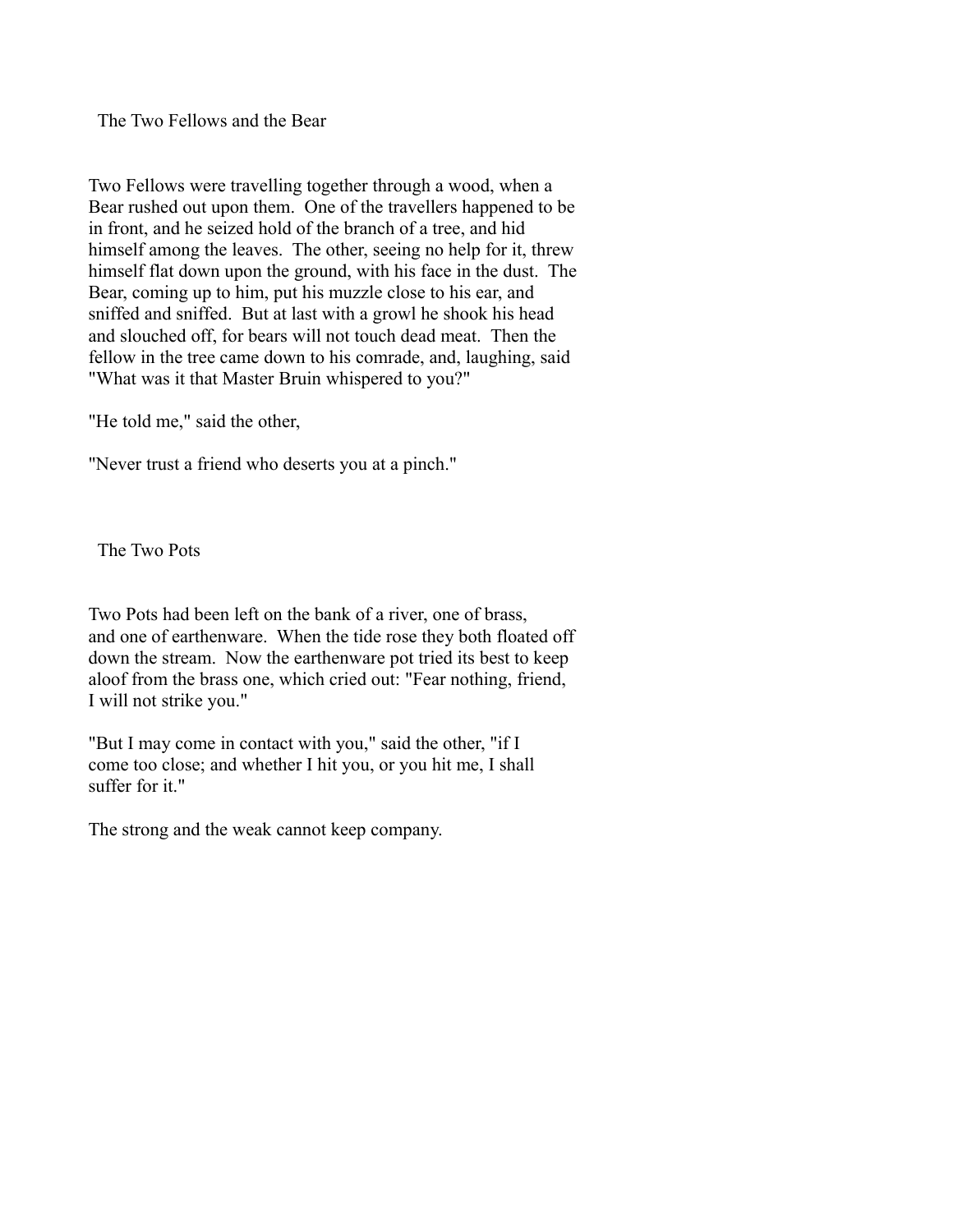The Four Oxen and the Lion

A Lion used to prowl about a field in which Four Oxen used to dwell. Many a time he tried to attack them; but whenever he came near they turned their tails to one another, so that whichever way he approached them he was met by the horns of one of them. At last, however, they fell a-quarrelling among themselves, and each went off to pasture alone in a separate corner of the field. Then the Lion attacked them one by one and soon made an end of all four.

United we stand, divided we fall.

The Fisher and the Little Fish

It happened that a Fisher, after fishing all day, caught only a little fish. "Pray, let me go, master," said the Fish. "I am much too small for your eating just now. If you put me back into the river I shall soon grow, then you can make a fine meal off me."

"Nay, nay, my little Fish," said the Fisher, "I have you now. I may not catch you hereafter."

A little thing in hand is worth more than a great thing in prospect.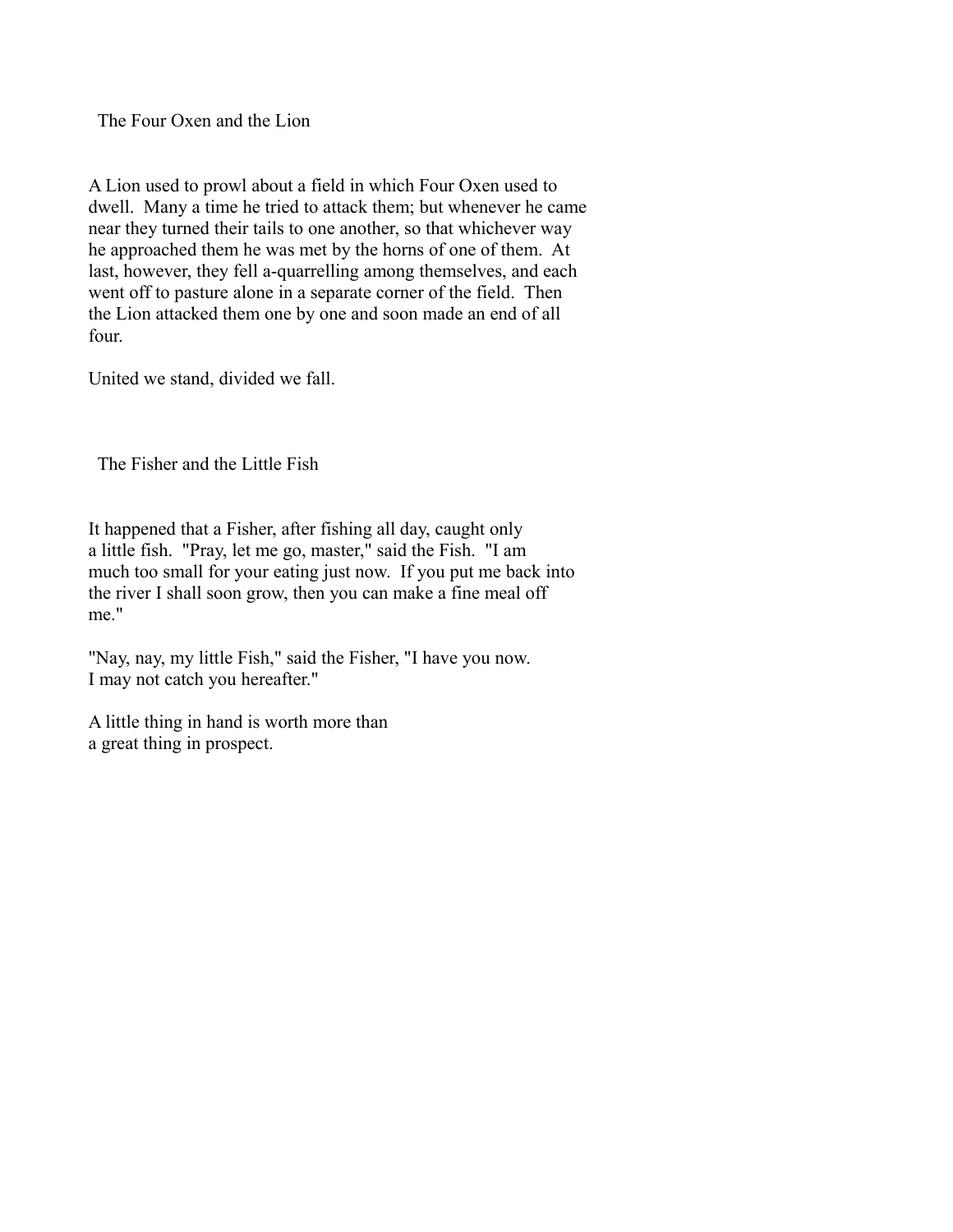Avaricious and Envious

Two neighbours came before Jupiter and prayed him to grant their hearts' desire. Now the one was full of avarice, and the other eaten up with envy. So to punish them both, Jupiter granted that each might have whatever he wished for himself, but only on condition that his neighbour had twice as much. The Avaricious man prayed to have a room full of gold. No sooner said than done; but all his joy was turned to grief when he found that his neighbour had two rooms full of the precious metal. Then came the turn of the Envious man, who could not bear to think that his neighbour had any joy at all. So he prayed that he might have one of his own eyes put out, by which means his companion would become totally blind.

Vices are their own punishment.

The Crow and the Pitcher

A Crow, half-dead with thirst, came upon a Pitcher which had once been full of water; but when the Crow put its beak into the mouth of the Pitcher he found that only very little water was left in it, and that he could not reach far enough down to get at it. He tried, and he tried, but at last had to give up in despair. Then a thought came to him, and he took a pebble and dropped it into the Pitcher. Then he took another pebble and dropped it into the Pitcher. Then he took another pebble and dropped that into the Pitcher. Then he took another pebble and dropped that into the Pitcher. Then he took another pebble and dropped that into the Pitcher. Then he took another pebble and dropped that into the Pitcher. At last, at last, he saw the water mount up near him, and after casting in a few more pebbles he was able to quench his thirst and save his life.

Little by little does the trick.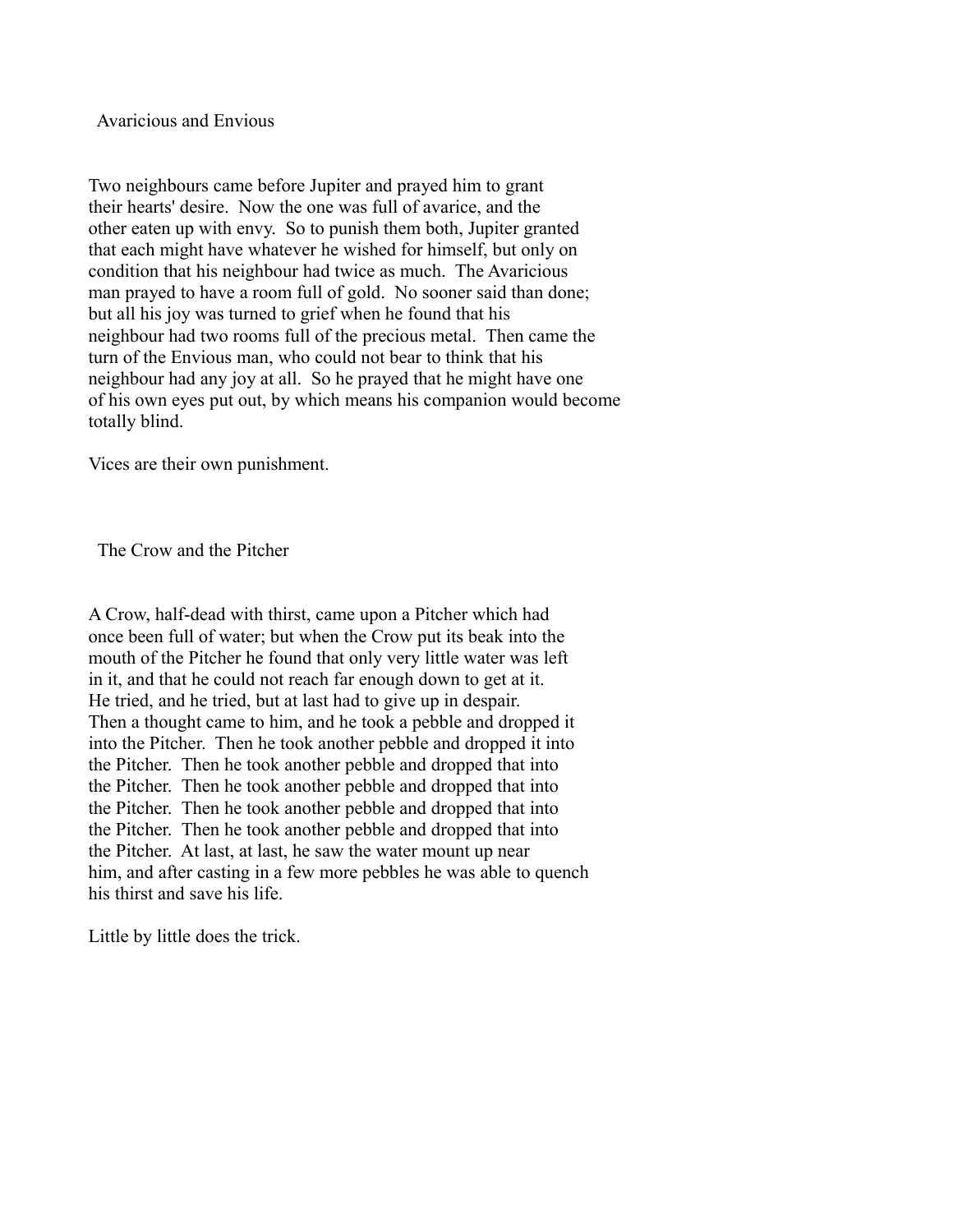The Man and the Satyr

A Man had lost his way in a wood one bitter winter's night. As he was roaming about, a Satyr came up to him, and finding that he had lost his way, promised to give him a lodging for the night, and guide him out of the forest in the morning. As he went along to the Satyr's cell, the Man raised both his hands to his mouth and kept on blowing at them. "What do you do that for?" said the Satyr.

"My hands are numb with the cold," said the Man, "and my breath warms them."

After this they arrived at the Satyr's home, and soon the Satyr put a smoking dish of porridge before him. But when the Man raised his spoon to his mouth he began blowing upon it. "And what do you do that for?" said the Satyr.

"The porridge is too hot, and my breath will cool it."

"Out you go," said the Satyr. "I will have nought to do with a man who can blow hot and cold with the same breath."

The Goose With the Golden Eggs

One day a countryman going to the nest of his Goose found there an egg all yellow and glittering. When he took it up it was as heavy as lead and he was going to throw it away, because he thought a trick had been played upon him. But he took it home on second thoughts, and soon found to his delight that it was an egg of pure gold. Every morning the same thing occurred, and he soon became rich by selling his eggs. As he grew rich he grew greedy; and thinking to get at once all the gold the Goose could give, he killed it and opened it only to find nothing.

Greed oft o'er reaches itself.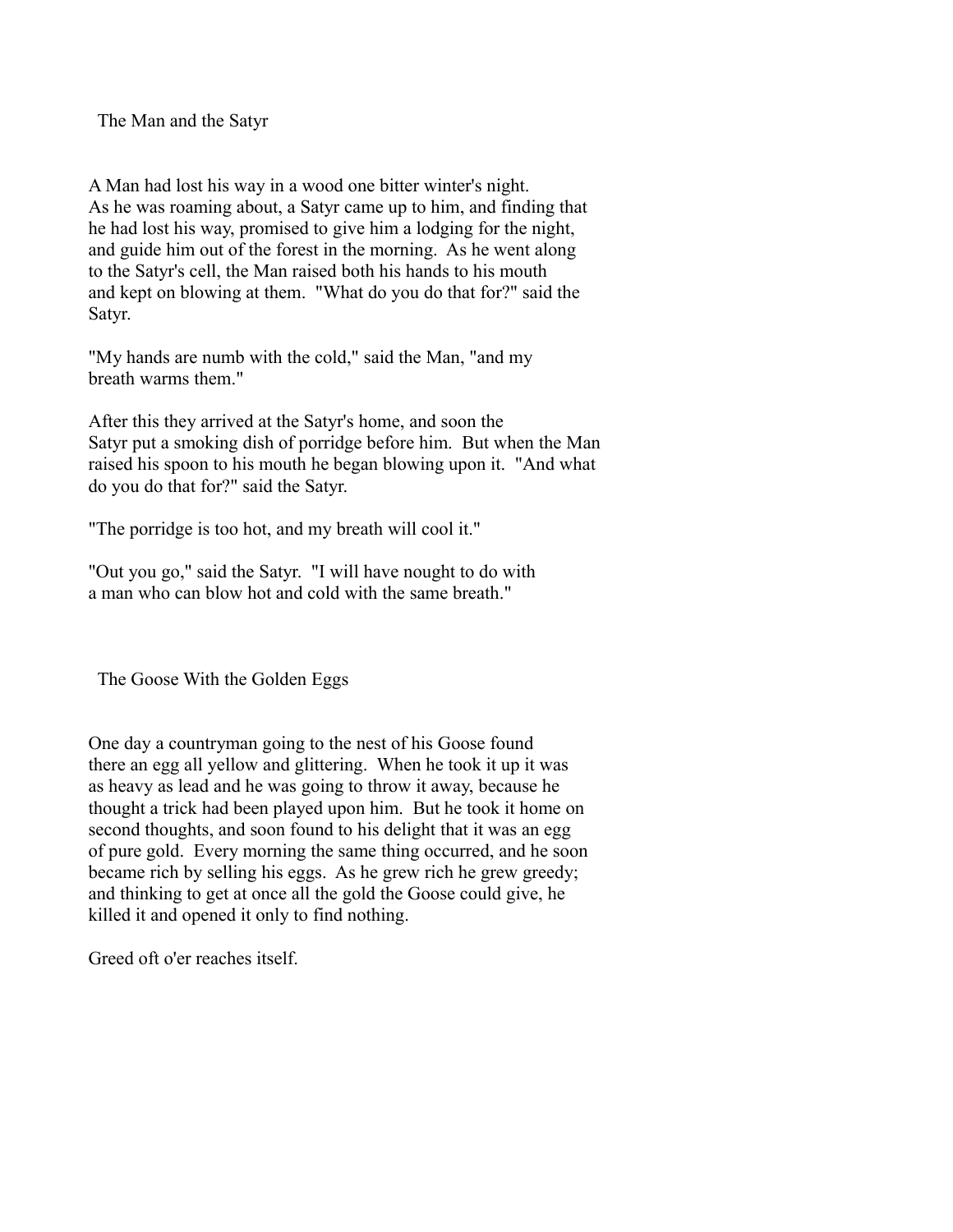The Labourer and the Nightingale

A Labourer lay listening to a Nightingale's song throughout the summer night. So pleased was he with it that the next night he set a trap for it and captured it. "Now that I have caught thee," he cried, "thou shalt always sing to me."

"We Nightingales never sing in a cage." said the bird.

"Then I'll eat thee." said the Labourer. "I have always heard say that a nightingale on toast is dainty morsel."

"Nay, kill me not," said the Nightingale; "but let me free, and I'll tell thee three things far better worth than my poor body." The Labourer let him loose, and he flew up to a branch of a tree and said: "Never believe a captive's promise; that's one thing. Then again: Keep what you have. And third piece of advice is: Sorrow not over what is lost forever." Then the song-bird flew away.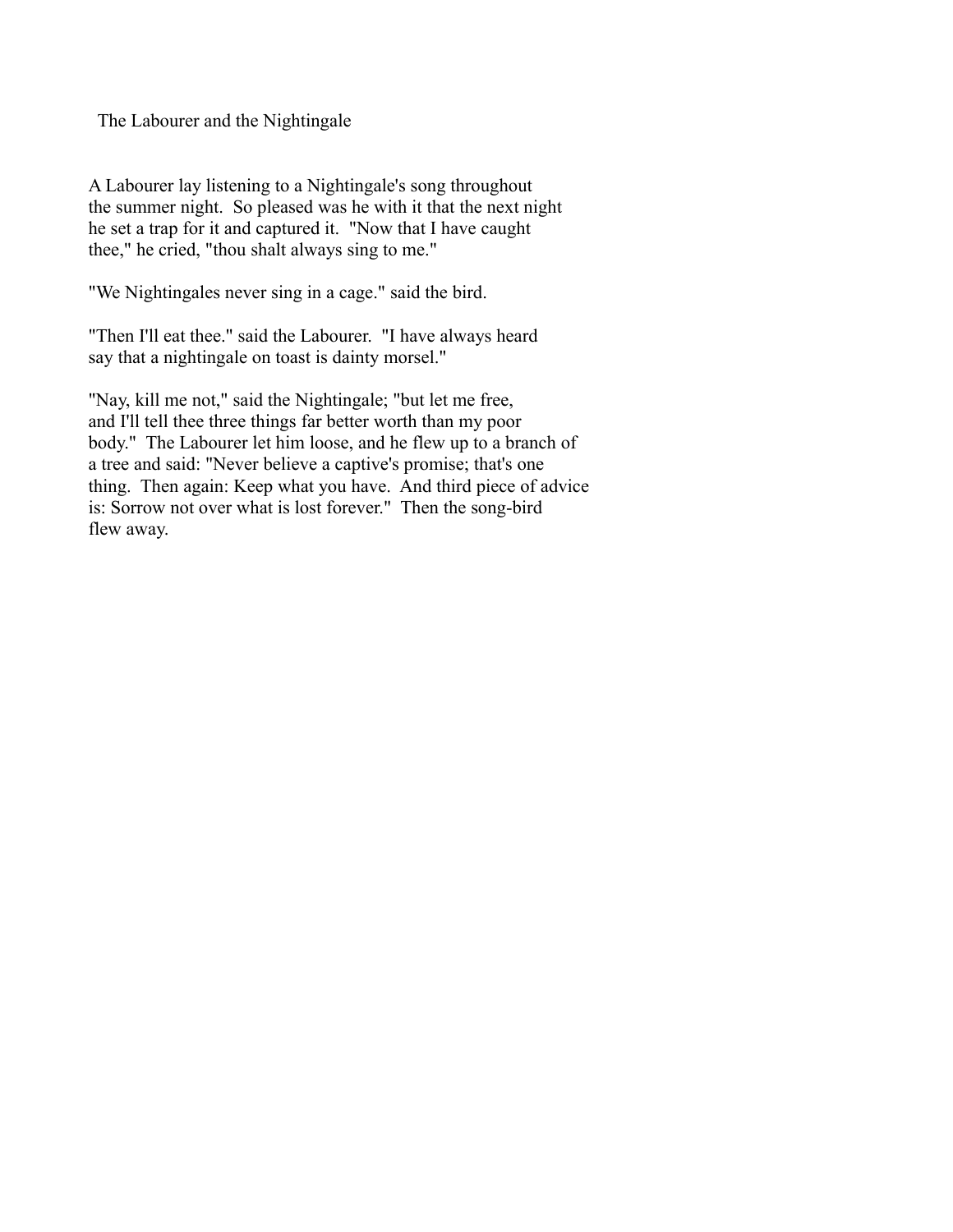The Fox, the Cock, and the Dog

One moonlight night a Fox was prowling about a farmer's hen-coop, and saw a Cock roosting high up beyond his reach. "Good news, good news!" he cried.

"Why, what is that?" said the Cock.

"King Lion has declared a universal truce. No beast may hurt a bird henceforth, but all shall dwell together in brotherly friendship."

"Why, that is good news," said the Cock; "and there I see some one coming, with whom we can share the good tidings." And so saying he craned his neck forward and looked afar off.

"What is it you see?" said the Fox.

"It is only my master's Dog that is coming towards us. What, going so soon?" he continued, as the Fox began to turn away as soon as he had heard the news. "Will you not stop and congratulate the Dog on the reign of universal peace?"

"I would gladly do so," said the Fox, "but I fear he may not have heard of King Lion's decree."

Cunning often outwits itself.

The Wind and the Sun

The Wind and the Sun were disputing which was the stronger. Suddenly they saw a traveller coming down the road, and the Sun said: "I see a way to decide our dispute. Whichever of us can cause that traveller to take off his cloak shall be regarded as the stronger. You begin." So the Sun retired behind a cloud, and the Wind began to blow as hard as it could upon the traveller. But the harder he blew the more closely did the traveller wrap his cloak round him, till at last the Wind had to give up in despair. Then the Sun came out and shone in all his glory upon the traveller, who soon found it too hot to walk with his cloak on.

Kindness effects more than severity.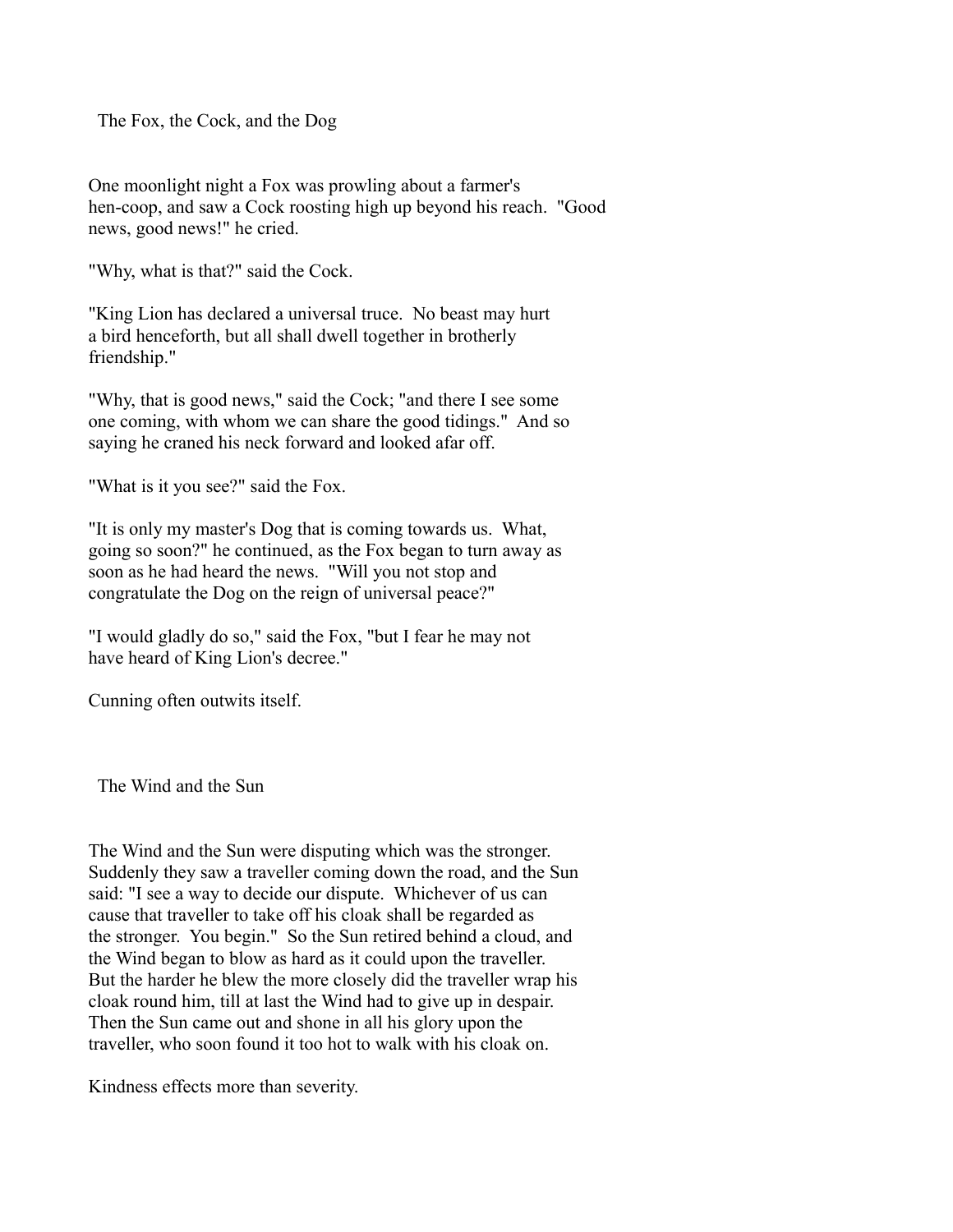Hercules and the Waggoner

A Waggoner was once driving a heavy load along a very muddy way. At last he came to a part of the road where the wheels sank half-way into the mire, and the more the horses pulled, the deeper sank the wheels. So the Waggoner threw down his whip, and knelt down and prayed to Hercules the Strong. "O Hercules, help me in this my hour of distress," quoth he. But Hercules appeared to him, and said:

"Tut, man, don't sprawl there. Get up and put your shoulder to the wheel."

The gods help them that help themselves.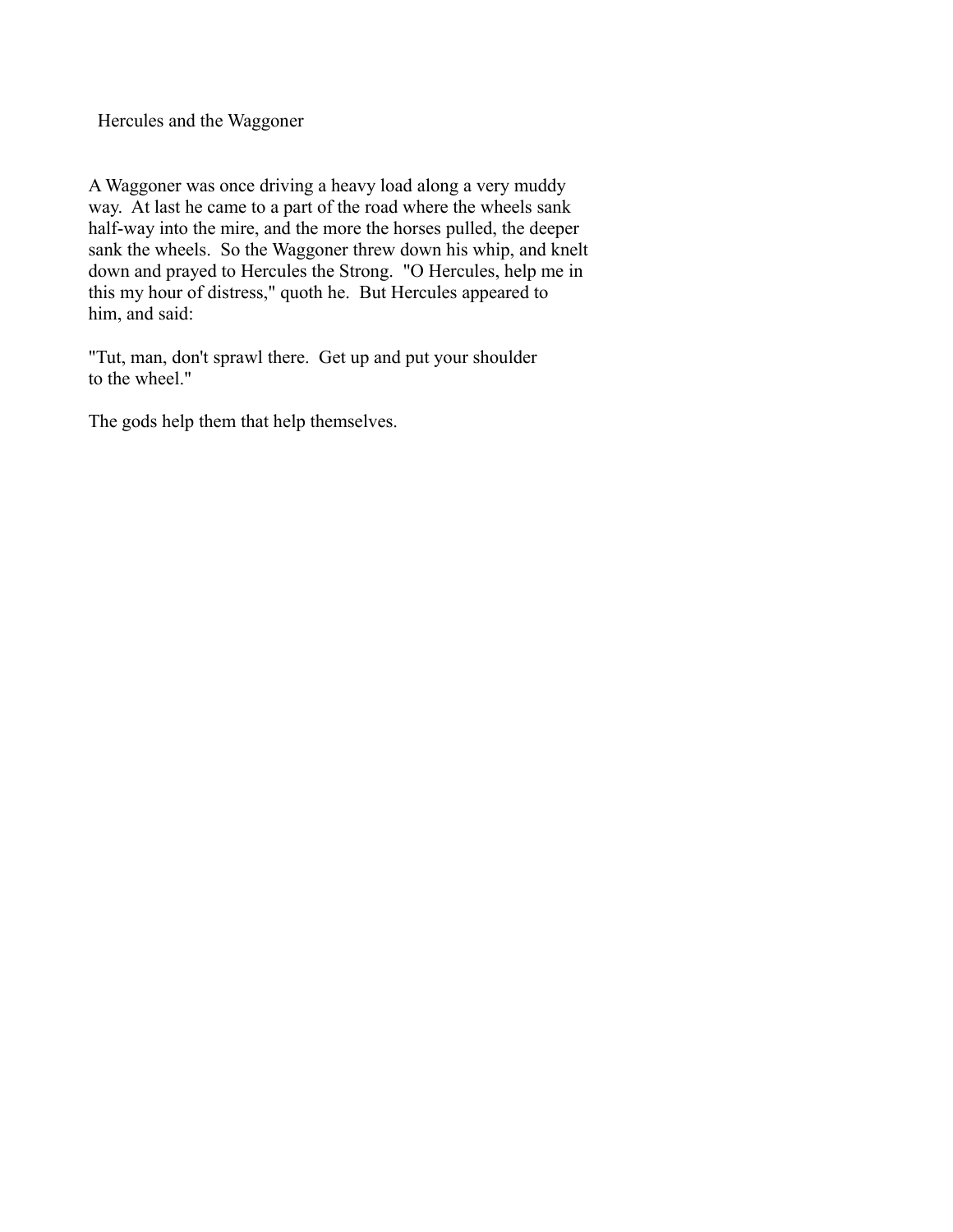The Man, the Boy, and the Donkey

A Man and his son were once going with their Donkey to market. As they were walking along by its side a countryman passed them and said: "You fools, what is a Donkey for but to ride upon?"

So the Man put the Boy on the Donkey and they went on their way. But soon they passed a group of men, one of whom said: "See that lazy youngster, he lets his father walk while he rides."

So the Man ordered his Boy to get off, and got on himself. But they hadn't gone far when they passed two women, one of whom said to the other: "Shame on that lazy lout to let his poor little son trudge along."

Well, the Man didn't know what to do, but at last he took his Boy up before him on the Donkey. By this time they had come to the town, and the passers-by began to jeer and point at them. The Man stopped and asked what they were scoffing at. The men said: "Aren't you ashamed of yourself for overloading that poor donkey" of yoursu and your hulking son?"

The Man and Boy got off and tried to think what to do. They thought and they thought, till at last they cut down a pole, tied the donkey's feet to it, and raised the pole and the donkey to their shoulders. They went along amid the laughter of all who met them till they came to Market Bridge, when the Donkey, getting one of his feet loose, kicked out and caused the Boy to drop his end of the pole. In the struggle the Donkey fell over the bridge, and his fore-feet being tied together he was drowned.

"That will teach you," said an old man who had followed them:

"Please all, and you will please none."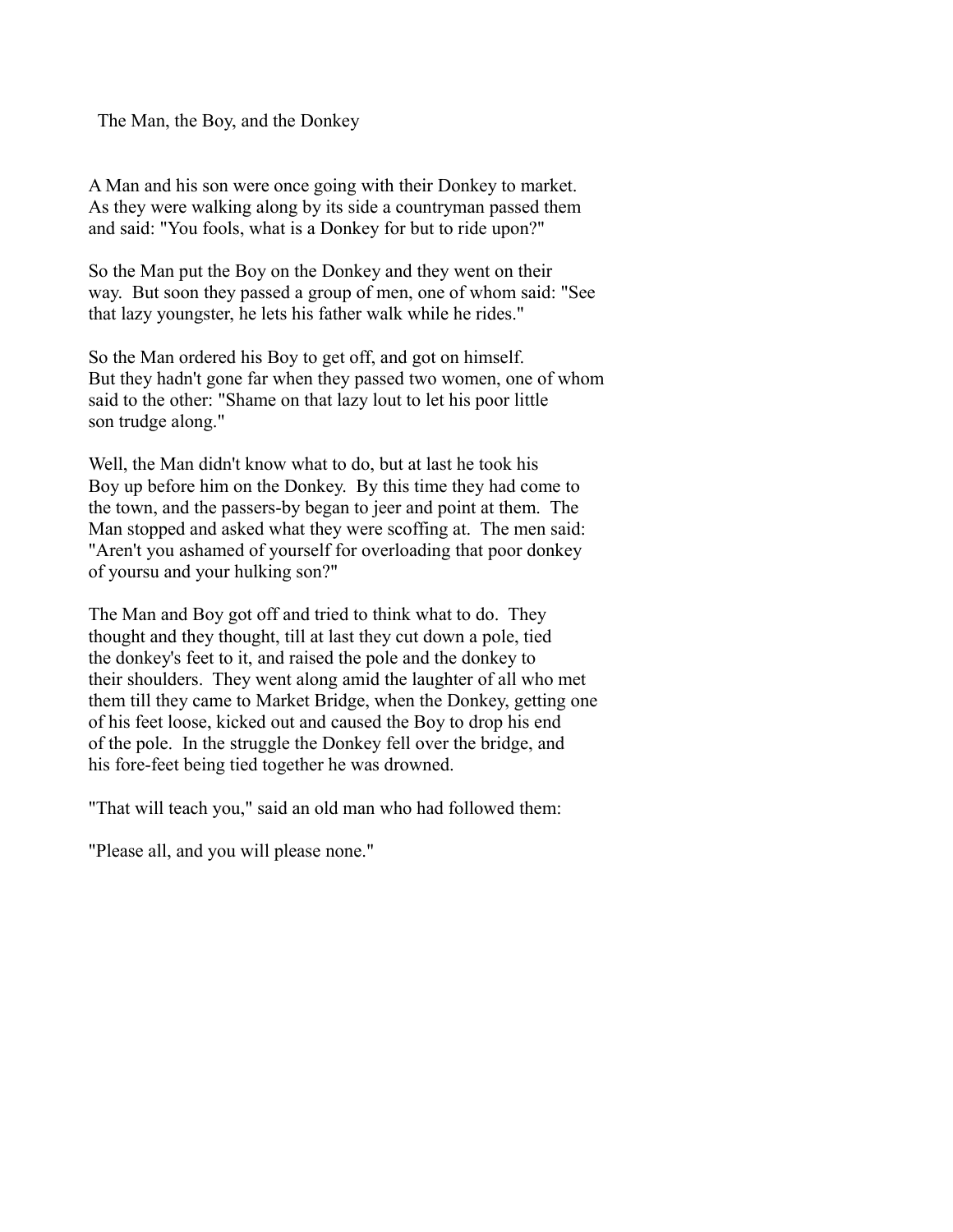The Miser and His Gold

Once upon a time there was a Miser who used to hide his gold at the foot of a tree in his garden; but every week he used to go and dig it up and gloat over his gains. A robber, who had noticed this, went and dug up the gold and decamped with it. When the Miser next came to gloat over his treasures, he found nothing but the empty hole. He tore his hair, and raised such an outcry that all the neighbours came around him, and he told them how he used to come and visit his gold. "Did you ever take any of it out?" asked one of them.

"Nay," said he, "I only came to look at it."

"Then come again and look at the hole," said a neighbour; "it will do you just as much good."

Wealth unused might as well not exist.

The Fox and the Mosquitoes

A Fox after crossing a river got its tail entangled in a bush, and could not move. A number of Mosquitoes seeing its plight settled upon it and enjoyed a good meal undisturbed by its tail. A hedgehog strolling by took pity upon the Fox and went up to him: "You are in a bad way, neighbour," said the hedgehog; "shall I relieve you by driving off those Mosquitoes who are sucking your blood?"

"Thank you, Master Hedgehog," said the Fox, "but I would rather not."

"Why, how is that?" asked the hedgehog.

"Well, you see," was the answer, "these Mosquitoes have had their fill; if you drive these away, others will come with fresh appetite and bleed me to death."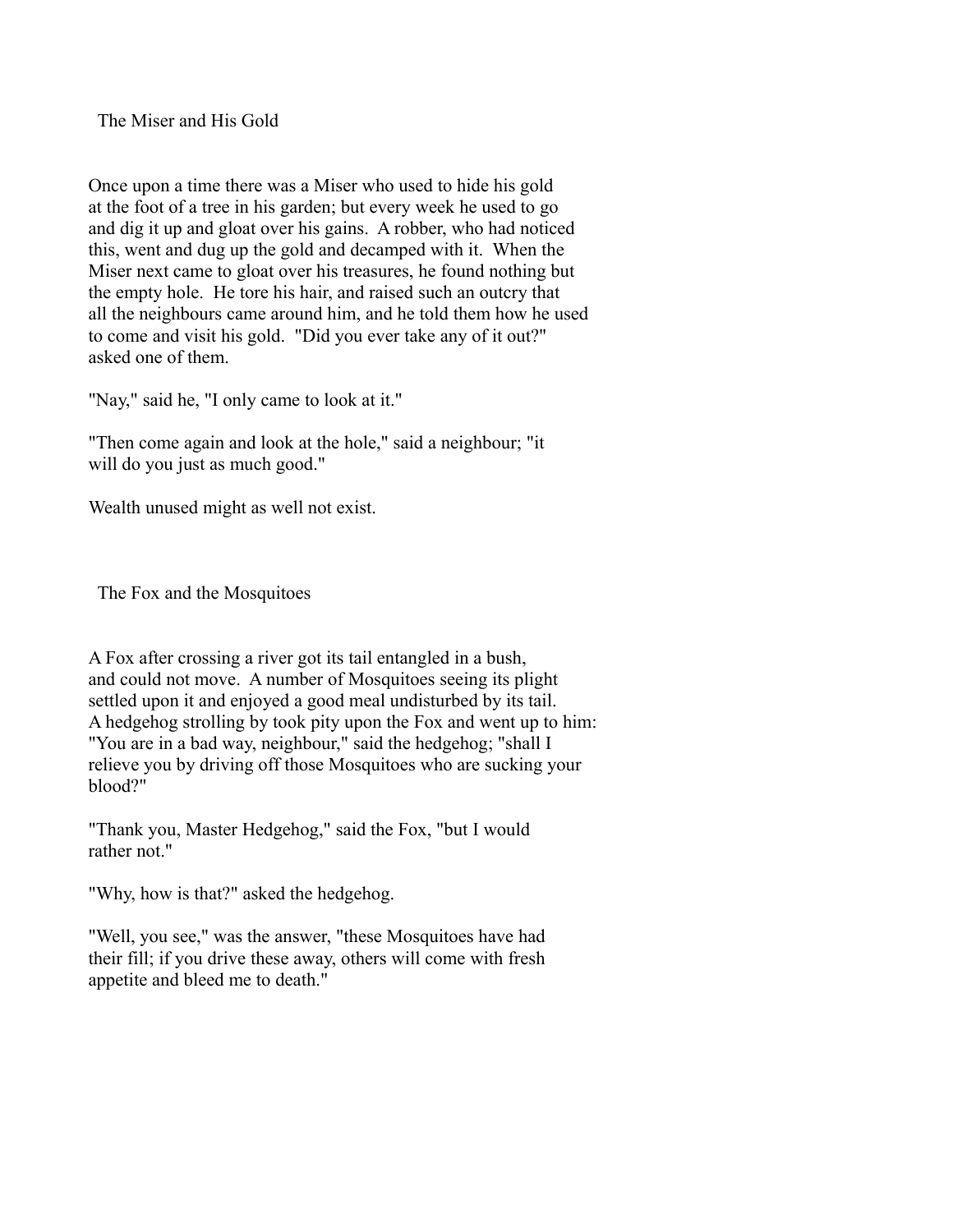The Fox Without a Tail

It happened that a Fox caught its tail in a trap, and in struggling to release himself lost all of it but the stump. At first he was ashamed to show himself among his fellow foxes. But at last he determined to put a bolder face upon his misfortune, and summoned all the foxes to a general meeting to consider a proposal which he had to place before them. When they had assembled together the Fox proposed that they should all do away with their tails. He pointed out how inconvenient a tail was when they were pursued by their enemies, the dogs; how much it was in the way when they desired to sit down and hold a friendly conversation with one another. He failed to see any advantage in carrying about such a useless encumbrance. "That is all very well," said one of the older foxes; "but I do not think you would have recommended us to dispense with our chief ornament if you had not happened to lose it yourself."

Distrust interested advice.

The One-Eyed Doe

A Doe had had the misfortune to lose one of her eyes, and could not see any one approaching her on that side. So to avoid any danger she always used to feed on a high cliff near the sea, with her sound eye looking towards the land. By this means she could see whenever the hunters approached her on land, and often escaped by this means. But the hunters found out that she was blind of one eye, and hiring a boat rowed under the cliff where she used to feed and shot her from the sea. "Ah," cried she with her dying voice,

"You cannot escape your fate."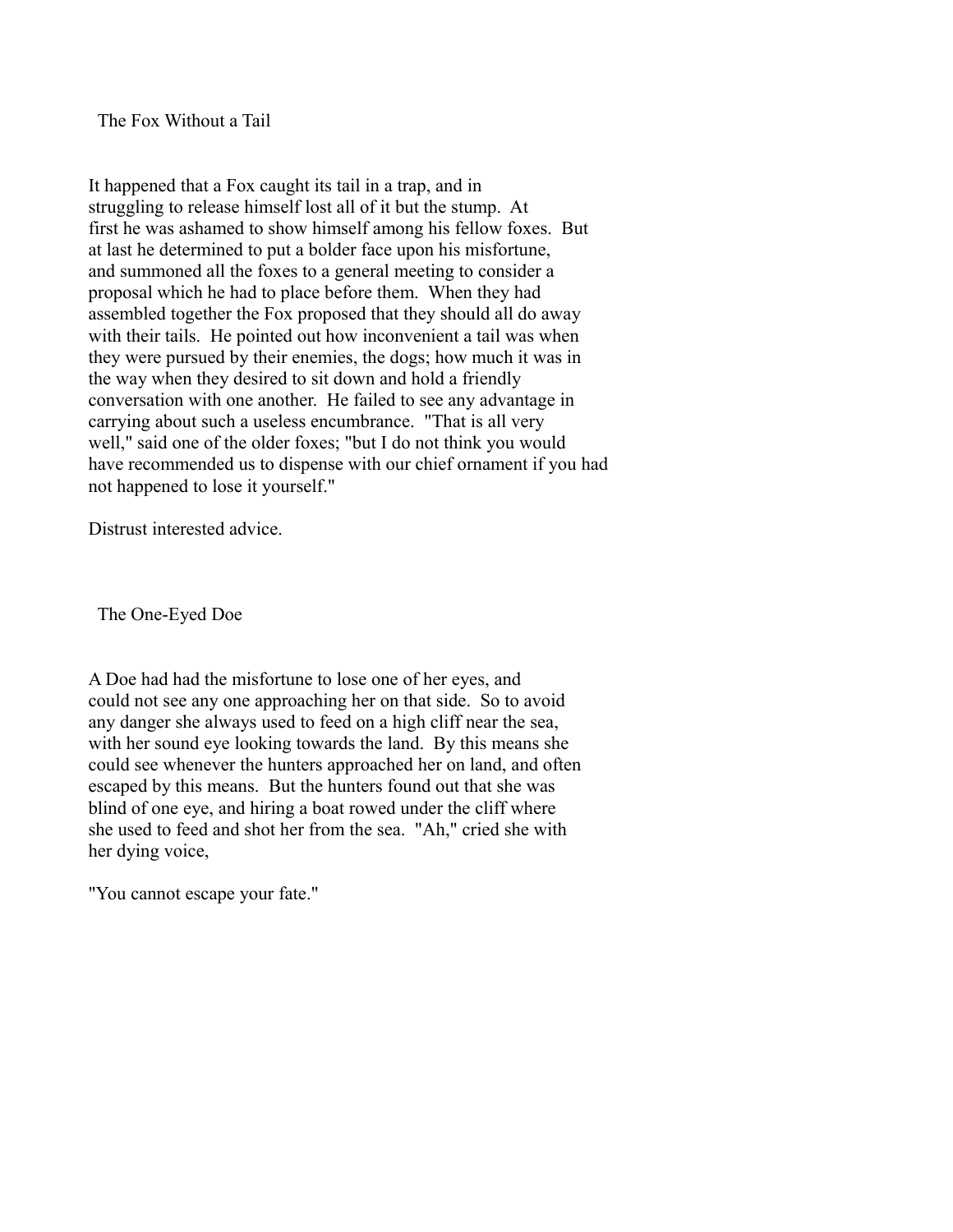Belling the Cat

Long ago, the mice had a general council to consider what measures they could take to outwit their common enemy, the Cat. Some said this, and some said that; but at last a young mouse got up and said he had a proposal to make, which he thought would meet the case. "You will all agree," said he, "that our chief danger consists in the sly and treacherous manner in which the enemy approaches us. Now, if we could receive some signal of her approach, we could easily escape from her. I venture, therefore, to propose that a small bell be procured, and attached by a ribbon round the neck of the Cat. By this means we should always know when she was about, and could easily retire while she was in the neighbourhood."

This proposal met with general applause, until an old mouse got up and said: "That is all very well, but who is to bell the Cat?" The mice looked at one another and nobody spoke. Then the old mouse said:

"It is easy to propose impossible remedies."

The Hare and the Tortoise

The Hare was once boasting of his speed before the other animals. "I have never yet been beaten," said he, "when I put forth my full speed. I challenge any one here to race with me."

The Tortoise said quietly, "I accept your challenge."

"That is a good joke," said the Hare; "I could dance round you all the way."

"Keep your boasting till you've beaten," answered the Tortoise. "Shall we race?"

So a course was fixed and a start was made. The Hare darted almost out of sight at once, but soon stopped and, to show his contempt for the Tortoise, lay down to have a nap. The Tortoise plodded on and plodded on, and when the Hare awoke from his nap, he saw the Tortoise just near the winning-post and could not run up in time to save the race. Then said the Tortoise:

"Plodding wins the race."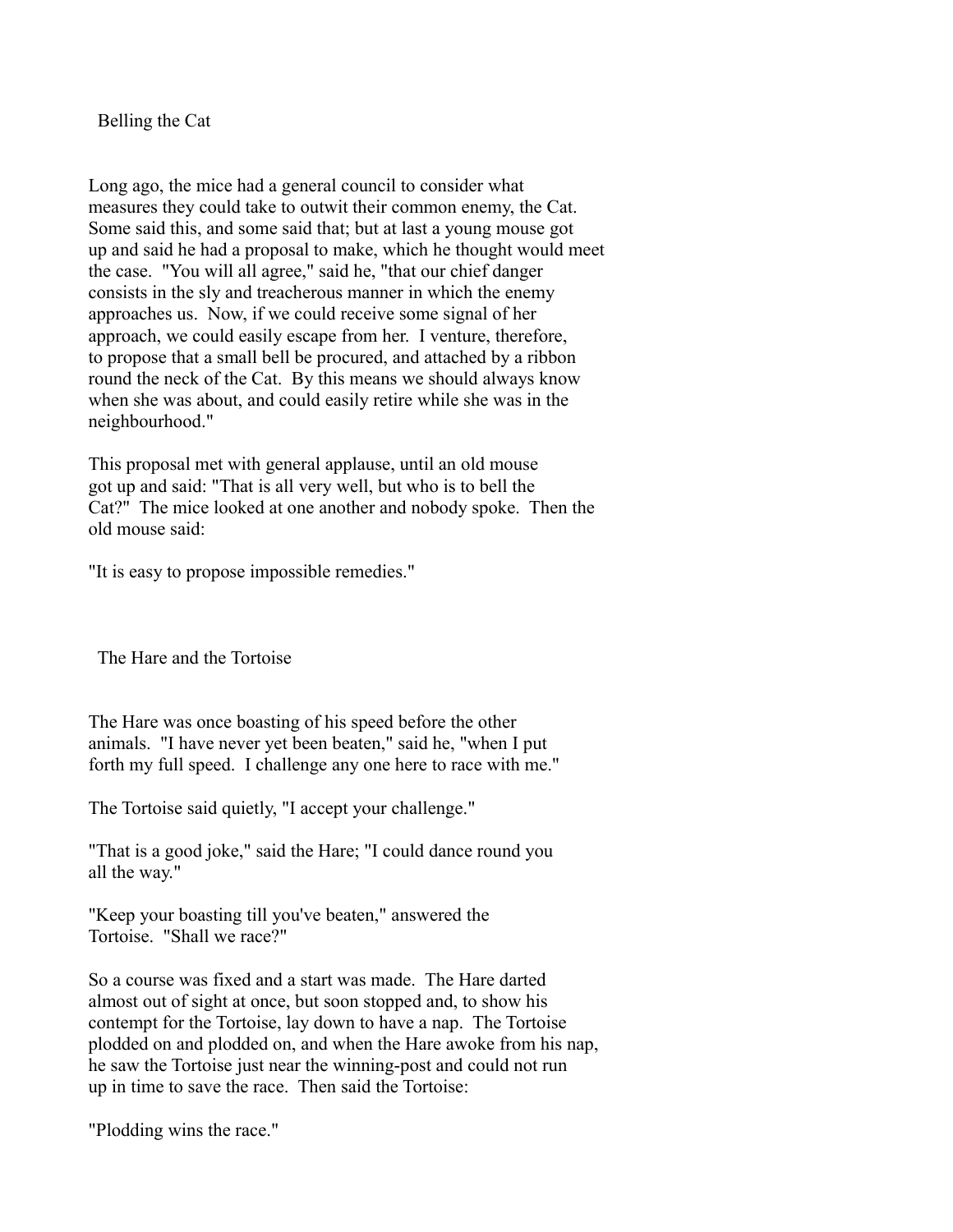## The Old Man and Death

An old labourer, bent double with age and toil, was gathering sticks in a forest. At last he grew so tired and hopeless that he threw down the bundle of sticks, and cried out: "I cannot bear this life any longer. Ah, I wish Death would only come and take me!"

As he spoke, Death, a grisly skeleton, appeared and said to him: "What wouldst thou, Mortal? I heard thee call me."

"Please, sir," replied the woodcutter, "would you kindly help me to lift this faggot of sticks on to my shoulder?"

We would often be sorry if our wishes were gratified.

The Hare With Many Friends

A Hare was very popular with the other beasts who all claimed to be her friends. But one day she heard the hounds approaching and hoped to escape them by the aid of her many Friends. So, she went to the horse, and asked him to carry her away from the hounds on his back. But he declined, stating that he had important work to do for his master. "He felt sure," he said, "that all her other friends would come to her assistance." She then applied to the bull, and hoped that he would repel the hounds with his horns. The bull replied: "I am very sorry, but I have an appointment with a lady; but I feel sure that our friend the goat will do what you want." The goat, however, feared that his back might do her some harm if he took her upon it. The ram, he felt sure, was the proper friend to apply to. So she went to the ram and told him the case. The ram replied: "Another time, my dear friend. I do not like to interfere on the present occasion, as hounds have been known to eat sheep as well as hares." The Hare then applied, as a last hope, to the calf, who regretted that he was unable to help her, as he did not like to take the responsibility upon himself, as so many older persons than himself had declined the task. By this time the hounds were quite near, and the Hare took to her heels and luckily escaped.

He that has many friends, has no friends.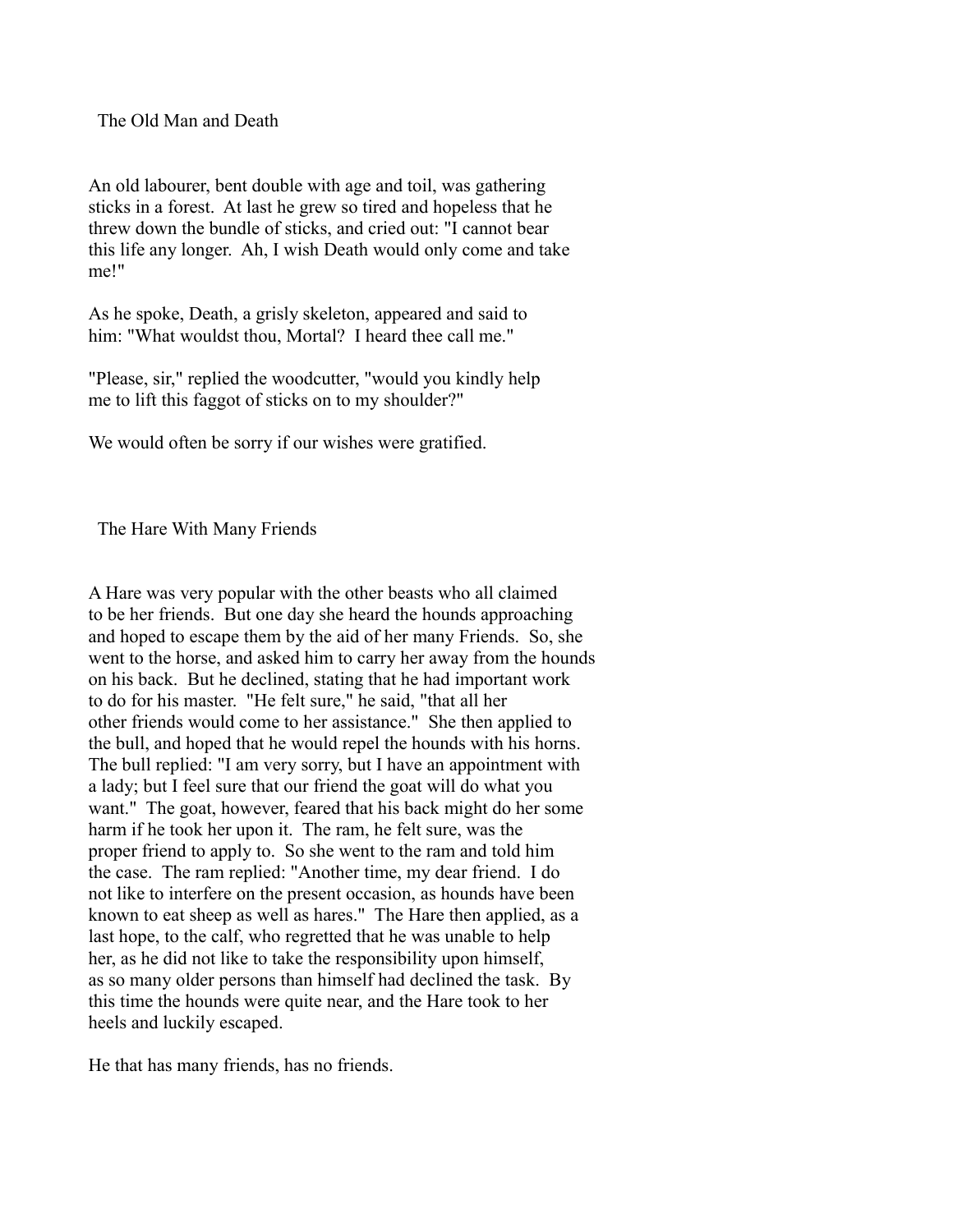The Lion in Love

A Lion once fell in love with a beautiful maiden and proposed marriage to her parents. The old people did not know what to say. They did not like to give their daughter to the Lion, yet they did not wish to enrage the King of Beasts. At last the father said: "We feel highly honoured by your Majesty's proposal, but you see our daughter is a tender young thing, and we fear that in the vehemence of your affection you might possibly do her some injury. Might I venture to suggest that your Majesty should have your claws removed, and your teeth extracted, then we would gladly consider your proposal again." The Lion was so much in love that he had his claws trimmed and his big teeth taken out. But when he came again to the parents of the young girl they simply laughed in his face, and bade him do his worst.

Love can tame the wildest.

The Bundle of Sticks

An old man on the point of death summoned his sons around him to give them some parting advice. He ordered his servants to bring in a faggot of sticks, and said to his eldest son: "Break it." The son strained and strained, but with all his efforts was unable to break the Bundle. The other sons also tried, but none of them was successful. "Untie the faggots," said the father, "and each of you take a stick." When they had done so, he called out to them: "Now, break," and each stick was easily broken. "You see my meaning," said their father.

Union gives strength.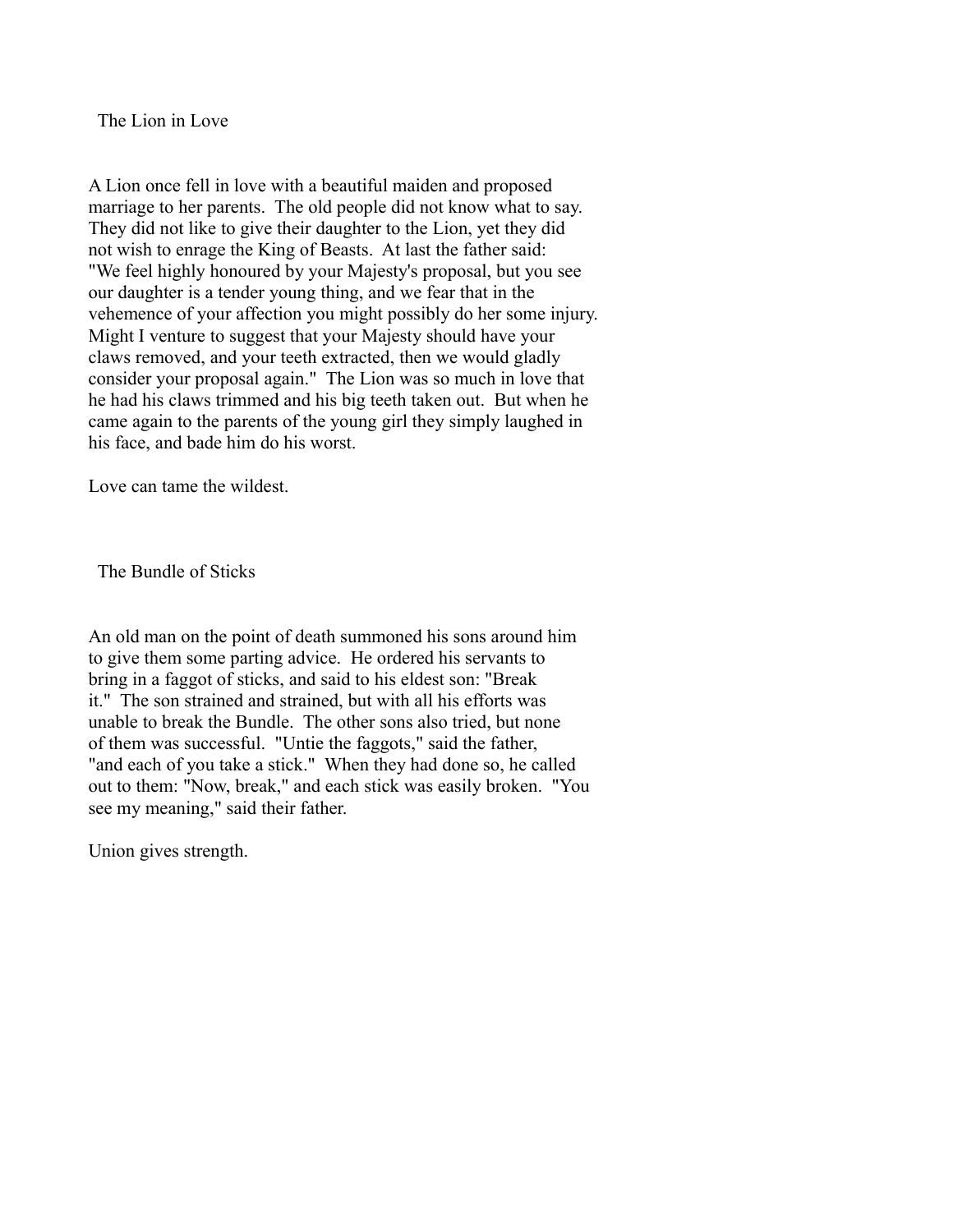The Lion, the Fox, and the Beasts

The Lion once gave out that he was sick unto death and summoned the animals to come and hear his last Will and Testament. So the Goat came to the Lion's cave, and stopped there listening for a long time. Then a Sheep went in, and before she came out a Calf came up to receive the last wishes of the Lord of the Beasts. But soon the Lion seemed to recover, and came to the mouth of his cave, and saw the Fox, who had been waiting outside for some time. "Why do you not come to pay your respects to me?" said the Lion to the Fox.

"I beg your Majesty's pardon," said the Fox, "but I noticed the track of the animals that have already come to you; and while I see many hoof-marks going in, I see none coming out. Till the animals that have entered your cave come out again I prefer to remain in the open air."

It is easier to get into the enemy's toils than out again.

The Ass's Brains

The Lion and the Fox went hunting together. The Lion, on the advice of the Fox, sent a message to the Ass, proposing to make an alliance between their two families. The Ass came to the place of meeting, overjoyed at the prospect of a royal alliance. But when he came there the Lion simply pounced on the Ass, and said to the Fox: "Here is our dinner for to-day. Watch you here while I go and have a nap. Woe betide you if you touch my prey." The Lion went away and the Fox waited; but finding that his master did not return, ventured to take out the brains of the Ass and ate them up. When the Lion came back he soon noticed the absence of the brains, and asked the Fox in a terrible voice: "What have you done with the brains?"

"Brains, your Majesty! it had none, or it would never have fallen into your trap."

Wit has always an answer ready.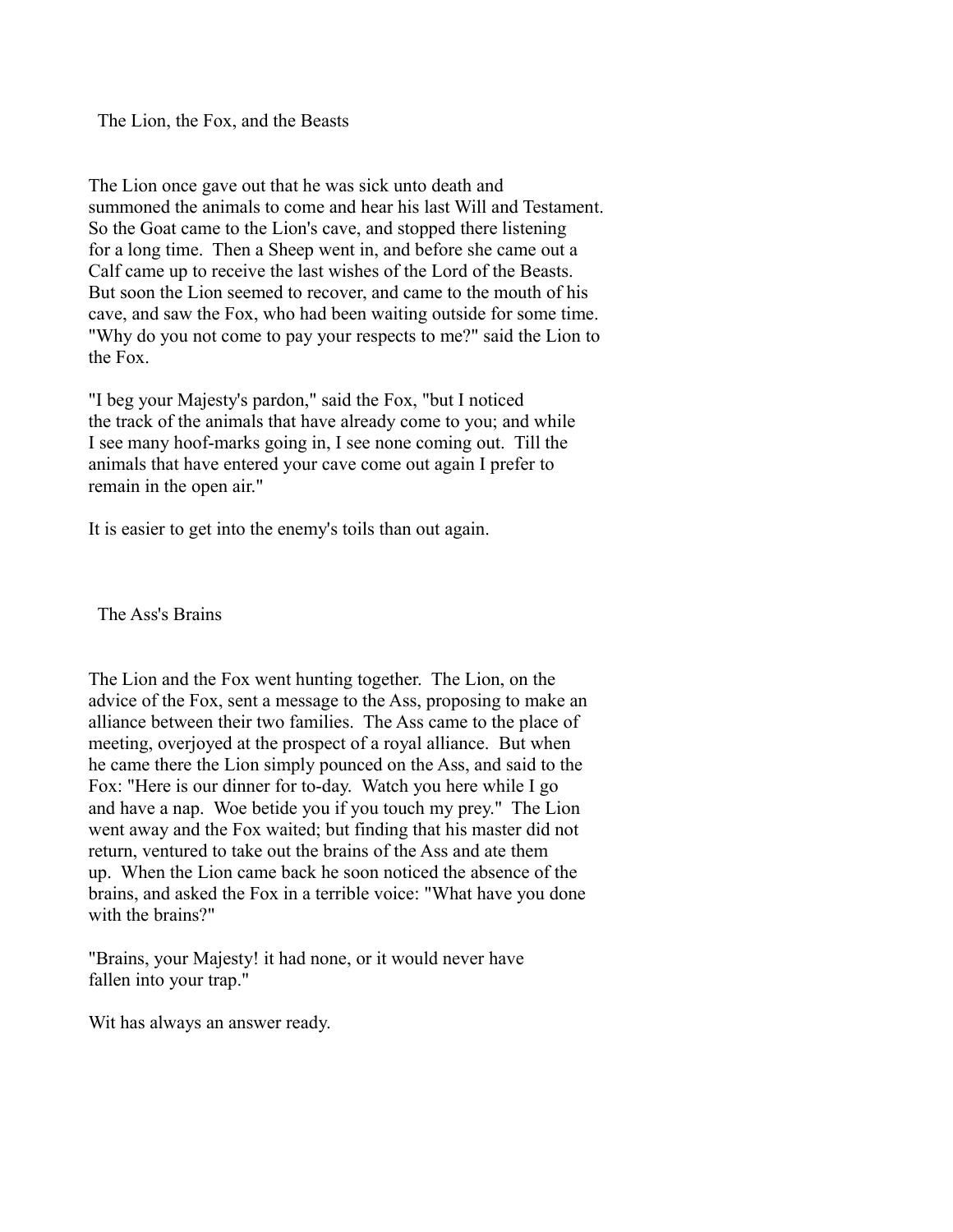The Eagle and the Arrow

An Eagle was soaring through the air when suddenly it heard the whizz of an Arrow, and felt itself wounded to death. Slowly it fluttered down to the earth, with its life-blood pouring out of it. Looking down upon the Arrow with which it had been pierced, it found that the shaft of the Arrow had been feathered with one of its own plumes. "Alas!" it cried, as it died,

"We often give our enemies the means for our own destruction."

The Milkmaid and Her Pail

Patty the Milkmaid was going to market carrying her milk in a Pail on her head. As she went along she began calculating what she would do with the money she would get for the milk. "I'll buy some fowls from Farmer Brown," said she, "and they will lay eggs each morning, which I will sell to the parson's wife. With the money that I get from the sale of these eggs I'll buy myself a new dimity frock and a chip hat; and when I go to market, won't all the young men come up and speak to me! Polly Shaw will be that jealous; but I don't care. I shall just look at her and toss my head like this. As she spoke she tossed her head back, the Pail fell off it, and all the milk was spilt. So she had to go home and tell her mother what had occurred.

"Ah, my child," said the mother,

"Do not count your chickens before they are hatched."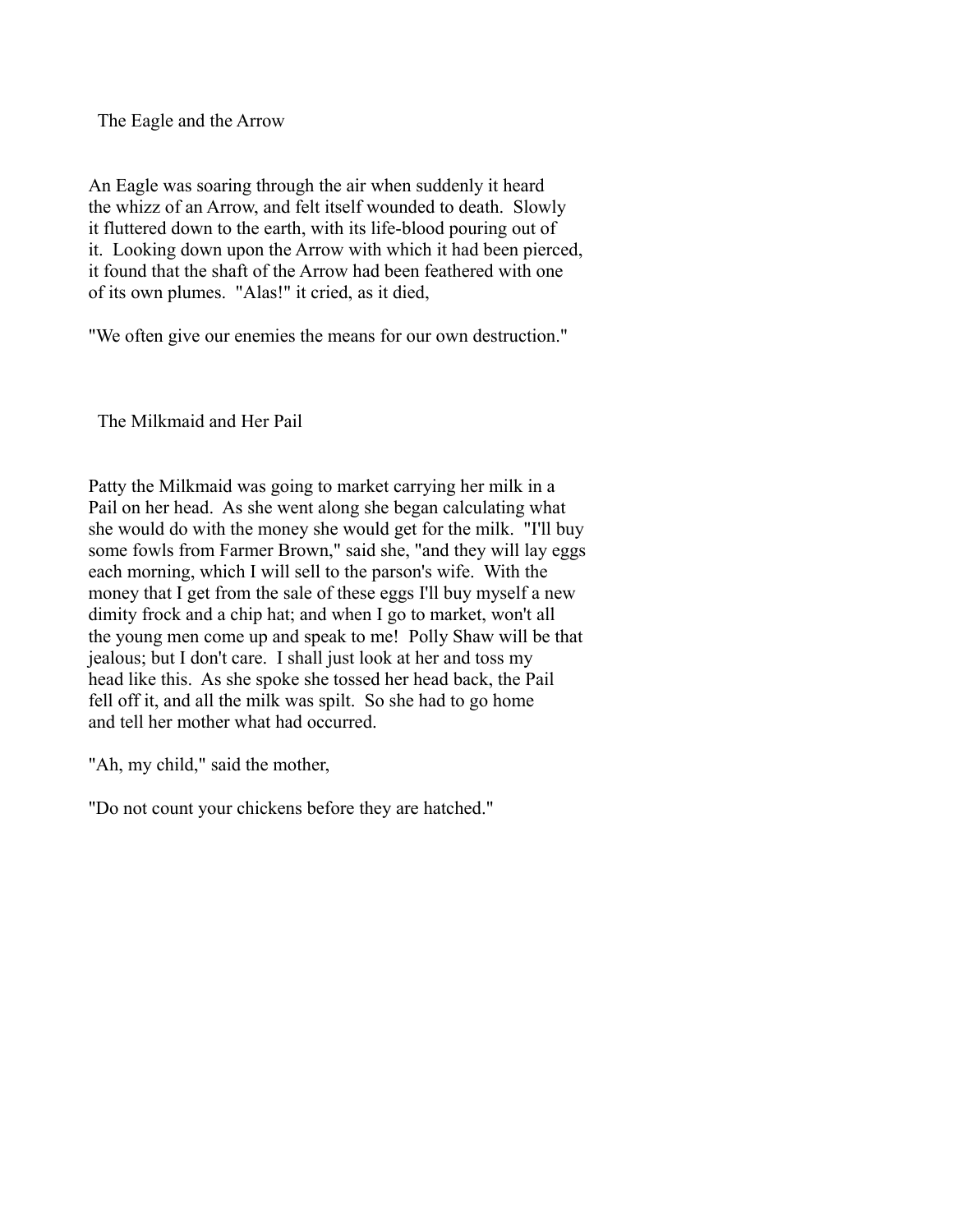The Cat-Maiden

The gods were once disputing whether it was possible for a living being to change its nature. Jupiter said "Yes," but Venus said "No." So, to try the question, Jupiter turned a Cat into a Maiden, and gave her to a young man for a wife. The wedding was duly performed and the young couple sat down to the wedding-feast. "See," said Jupiter, to Venus, "how becomingly she behaves. Who could tell that yesterday she was but a Cat? Surely her nature is changed?"

"Wait a minute," replied Venus, and let loose a mouse into the room. No sooner did the bride see this than she jumped up from her seat and tried to pounce upon the mouse. "Ah, you see," said Venus,

"Nature will out."

The Horse and the Ass

A Horse and an Ass were travelling together, the Horse prancing along in its fine trappings, the Ass carrying with difficulty the heavy weight in its panniers. "I wish I were you," sighed the Ass; "nothing to do and well fed, and all that fine harness upon you." Next day, however, there was a great battle, and the Horse was wounded to death in the final charge of the day. His friend, the Ass, happened to pass by shortly afterwards and found him on the point of death. "I was wrong," said the Ass:

"Better humble security than gilded danger."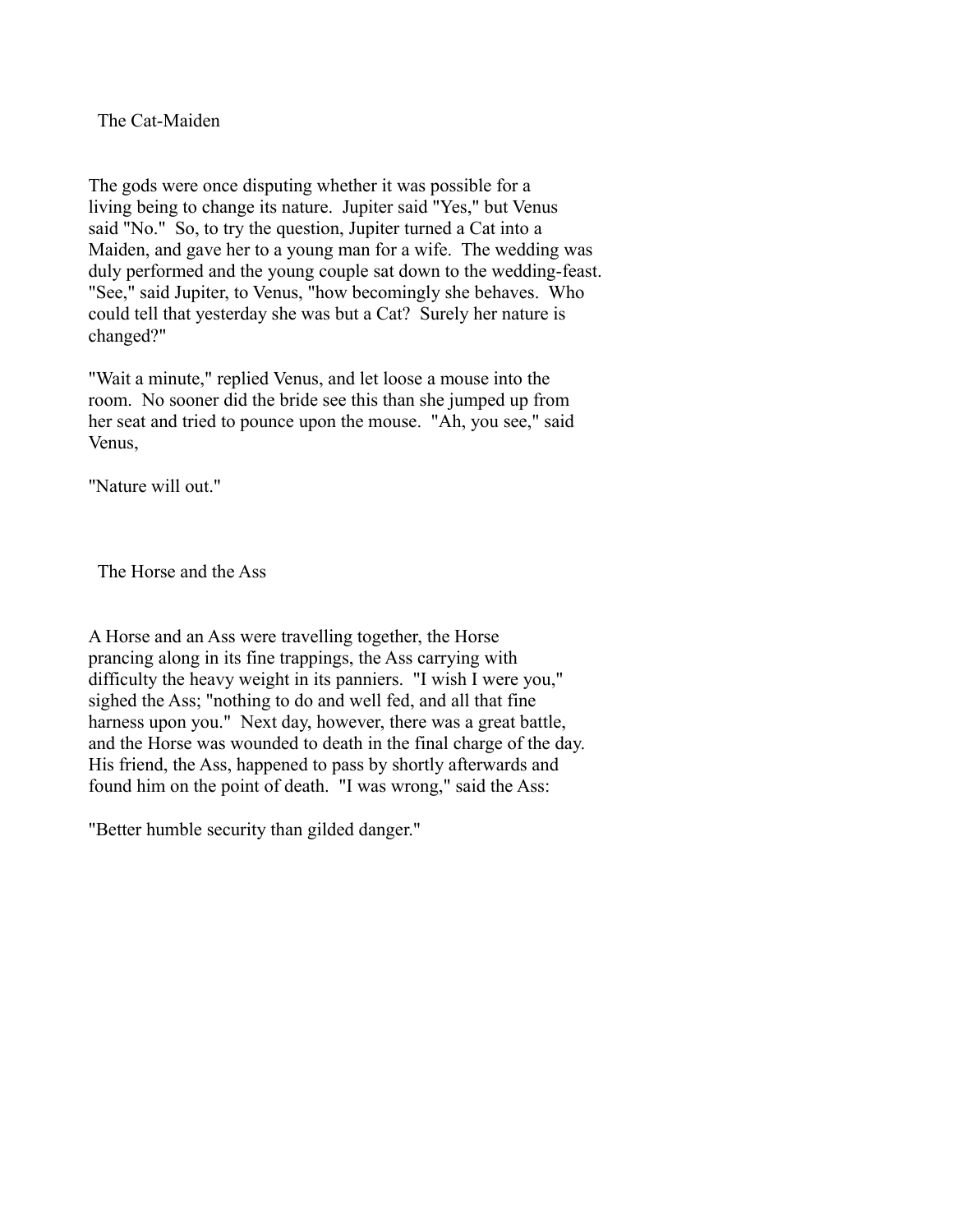The Trumpeter Taken Prisoner

A Trumpeter during a battle ventured too near the enemy and was captured by them. They were about to proceed to put him to death when he begged them to hear his plea for mercy. "I do not fight," said he, "and indeed carry no weapon; I only blow this trumpet, and surely that cannot harm you; then why should you kill me?"

"You may not fight yourself," said the others, "but you encourage and guide your men to the fight."

Words may be deeds.

The Buffoon and the Countryman

At a country fair there was a Buffoon who made all the people laugh by imitating the cries of various animals. He finished off by squeaking so like a pig that the spectators thought that he had a porker concealed about him. But a Countryman who stood by said: "Call that a pig s squeak! Nothing like it. You give me till tomorrow and I will show you what it's like." The audience laughed, but next day, sure enough, the Countryman appeared on the stage, and putting his head down squealed so hideously that the spectators hissed and threw stones at him to make him stop. "You fools!" he cried, "see what you have been hissing," and held up a little pig whose ear he had been pinching to make him utter the squeals.

Men often applaud an imitation and hiss the real thing.

The Old Woman and the Wine-Jar

You must know that sometimes old women like a glass of wine. One of this sort once found a Wine-jar lying in the road, and eagerly went up to it hoping to find it full. But when she took it up she found that all the wine had been drunk out of it. Still she took a long sniff at the mouth of the Jar. "Ah," she cried,

"What memories cling 'round the instruments of our pleasure."